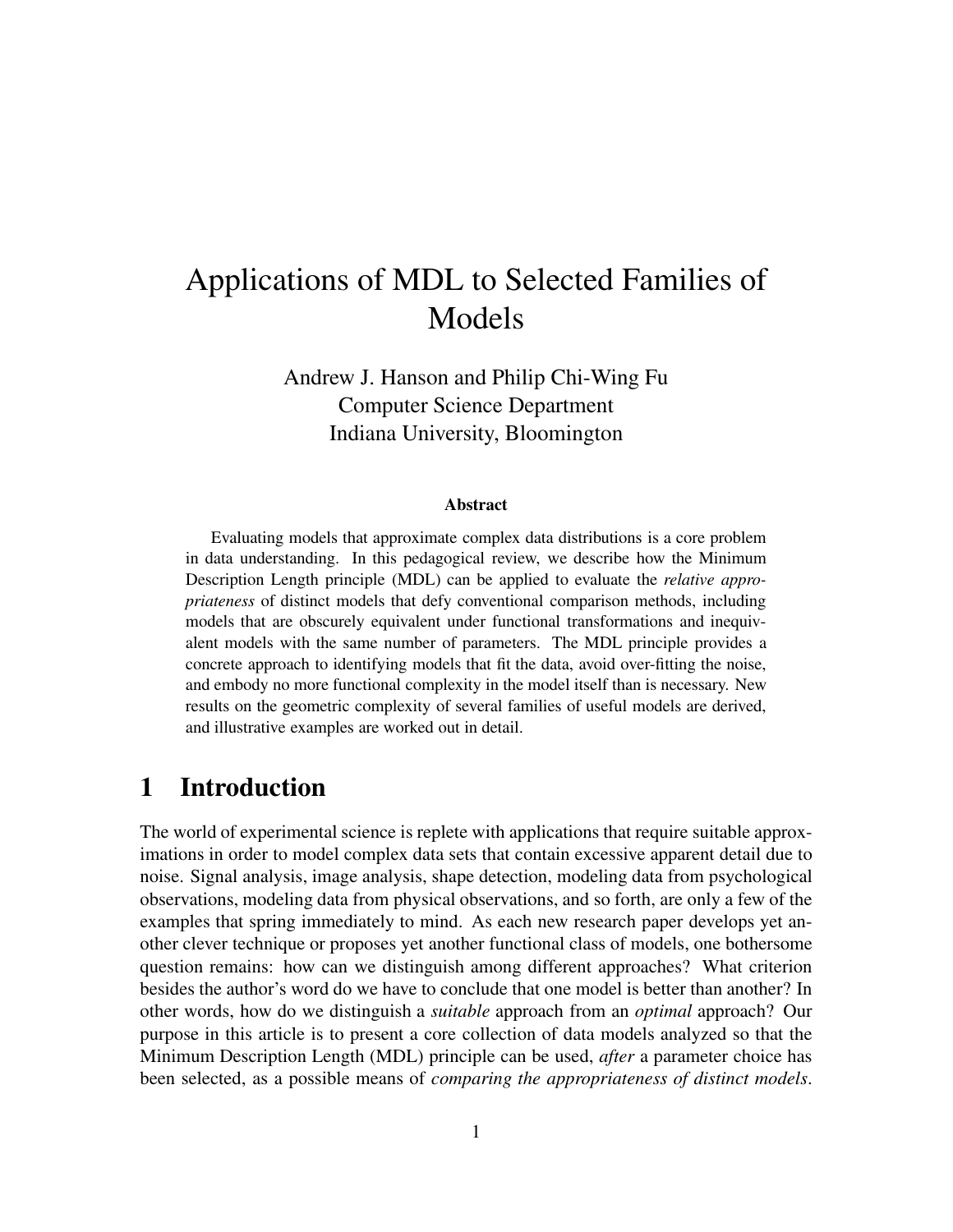We outline the practices of MDL for a general scientific audience, derive new results for the geometric complexity of common classes of functional models, and provide a selection of illustrations suitable for a variety of modeling and data reduction problems.

**The Idea in a Nutshell.** The conundrum that leads us to the ideas presented in this article is simply this: suppose you do a least squares fit to a proposed model for a data sample. You suspect that the 10th-order polynomial you used to fit the data is in fact *nonsense*, even if it has *really* low variance, because you have good reason to believe that a cubic polynomial process actually generated the data. You confirm this by checking your 10th order fit against another attempt at the measurement, and it is ridiculously bad, even though the fit to the first sample was superb. If you check the new data against a cubic fit to the old data, it will *still* be an appropriate fit. *How do you figure this out* a priori *when you cannot* take *a second sample?* The MDL method described here shows how this can be accomplished in well-behaved situations. The essence of the entire argument is illustrated in Figures 2, 3, and 4, which show explicitly that the "best" model using MDL, the lowest point on the graph, is also typically the "right" model, the one used secretly to simulate the noisy data; the lowest-variance models are *almost always* wrong.

**General Background.** The Minimum Description Length principle appears first in the work of Rissanen [15–17], where it arose in the information-theoretic analysis of stochastic processes. Over the years, a number of refinements have appeared, many also due to Rissanen and his collaborators (see, e.g., [1, 3, 5–14, 18–20]). The definitive formulation, answering many questions regarding comparison to other alternative approaches, is found in Rissanen's paper [21]. The underlying idea is simply to stretch information theory to its limits, and to evaluate all the parts of a data description in the same universal language: the number of bits needed in the description. Thus an excessively simple model would require few bits for its own description, but many bits to describe the deviations of the data from the model, while an excessively complex model could describe the data flawlessly, but would require a huge self-description. Less obvious is the fact that two models with the same number of parameters can differ substantially in the measure of the "descriptive power" of their functional spaces, and the appropriateness of a particular model can be distinguished on that basis as well. If this is done carefully, the theory is insensitive to reparameterizations of the models, a potential source of endless confusion and controversy. Also of interest to some classes of problems is the fact that both the model for the data sample and the model for its error process enter into the evaluation. Thus one intuitively expects the evaluation of all modeling problems to involve a compromise including the model's parameters, the form of its statistical noise, and a description of the intrinsic complexity of the modeling function itself. The best compromise is the most elegant description, the minimal overall amount of required information, the concrete mathematical formulation of Occam's razor.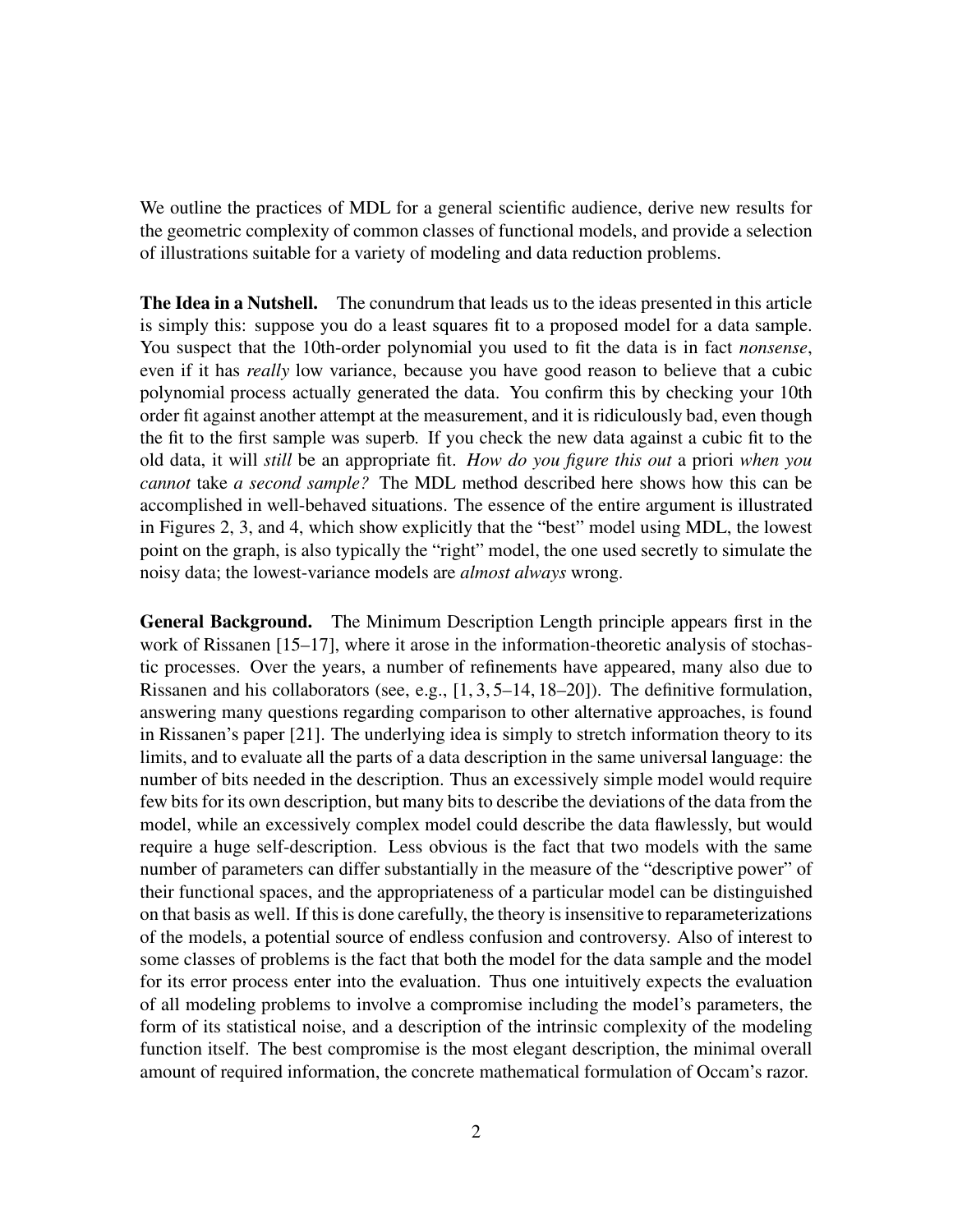At this time, there are still some open questions regarding the uniqueness of the "geometric cost" that permits the calculation of the relative complexity of two models, the handling of small, as opposed to nearly-infinite, data samples, and an annoying arbitrariness in the choice of model parameter volumes. However, practical calculations using formulas valid for asymptotically large data samples and a functional metric based on the Fisher information matrix are straightforward in practice and exhibit the most essential desired properties: the results are independent of functional reparameterizations of the models, and favor models that generalize to other samples from the same distribution, as opposed to deceptively accurate models that are in fact overfitting the noise.

#### **2 Computing Model Description Length**

The fundamental description-length or "cost" formula that we will use, loosely following [11, 13, 14], takes this form:

$$
D = F + G \tag{1}
$$

which can be read as

"**D**escription-length **equals F**it **plus G**eometry."

The first term quantifies the "goodness-of-fit" to the data and takes the general form

$$
F = -\ln f(y|\hat{\theta}).
$$
\n(2)

To compute this term, we must have some means of making a specific numerical choice for the fitted values  $\{\theta\}$  of the model parameters. We will restrict our treatment here to models of the form

$$
y = g(\theta, \mathbf{x}) + \text{error model}, \qquad (3)
$$

which describes the dependent (measured) variable  $y$  in terms of a set of model parameters  $\{\theta\}$  and the independent variables x; we assume an additive noise model, although other error models such as multiplicative noise could be specified.

The function  $f(y|\theta)$  is a user-chosen statistical likelihood function corresponding to the model of Eq. 3 with its error process, and the  $\{\theta\}$  are model parameters fixed by some (typically maximum likelihood) fitting procedure.  $F$  is thus an information-theoretic measure corresponding to the number of bits of description length attributable to inaccuracy: if  $f \approx 0$ , the data are not well-described by  $\{\theta\}$ , while if  $f \approx 1$ , the description is ideal. (Note: we will use natural logarithms denoted by "ln" throughout, although technically perhaps  $log_2$  should be used to express all description lengths directly in bits.)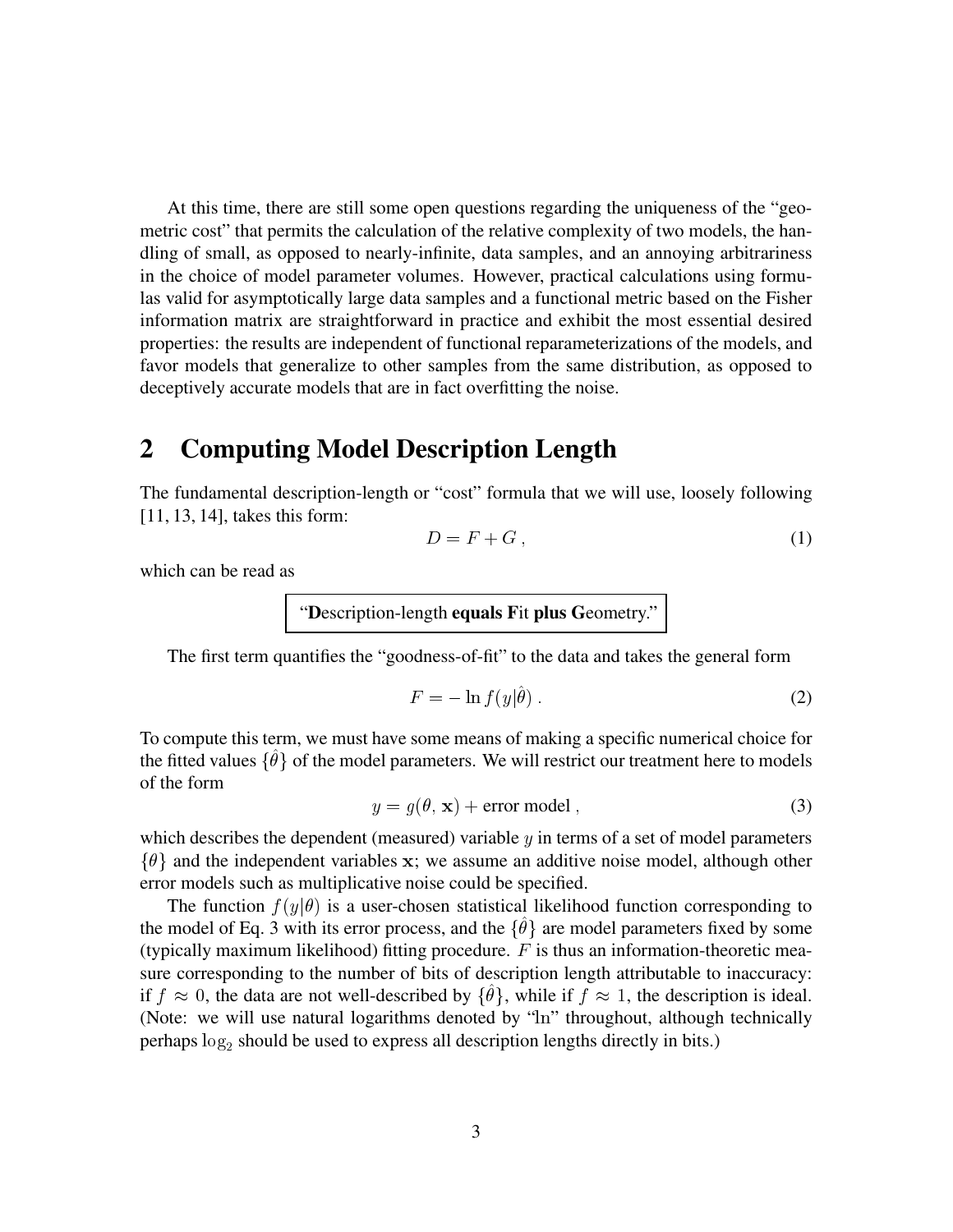If we have a *sample*,  $\{y_n(\mathbf{x}), n = 1, \ldots, N\}$ , then we evaluate  $f(y|\theta)$  as the product of the probabilities for each individual *outcome*  $y_n$  at the fixed parameter values  $\theta$  found from the maximum likelihood fit to the hypothesized model  $q(\theta, x)$ :

$$
f(y|\hat{\theta}) \to f(\lbrace y_n \rbrace |\hat{\theta}) \equiv \prod_{n=1}^{N} f(y_n|\hat{\theta}). \tag{4}
$$

This makes explicit the intuition that  $F$  quantifies the cost of describing the deviation of the set of N measured outcomes in the sample  $\{y_n(\mathbf{x})\}$  from the maximum likelihood fit. A critical feature of the approach is that the error distribution *must* be specified to completely define the model; MDL can in fact theoretically distinguish between identical models with *differing* statistical error generation processes.

The second term is the "geometric term" (technically the *parametric complexity* of the model),

$$
G = +\frac{K}{2}\ln\frac{N}{2\pi} + \ln\int_{\text{Vol}} d^K\theta \sqrt{\det I(\theta)},\tag{5}
$$

where K is the number of parameters and  $\{\theta_k, k = 1, \ldots, K\}$  is the parameter set of the model having Vol as the domain of the entire  $K$ -dimensional parameter space integration for the model being considered.  $I(\theta)$  is the  $K \times K$  Fisher Information Matrix averaged over the data samples, but with each y replaced by its expectation; the computation of  $I(\theta)$ is complex, and will be discussed in detail in a moment. Note that our choice of upper-case K for the number of model parameters is often written with a lower-case  $k$  in the literature.

Intuitively,  $I(\theta)$  has many properties of a metric tensor, and in fact  $d^K\theta \sqrt{\det I}$  has precisely the form of a reparameterization-invariant volume element  $d^K\mathbf{x}\sqrt{g}$  familiar from Riemannian geometry and general relativity. This volume element effectively allows us to count the number of distinct probability distributions the model can generate (see the discussion in [14] and related citations).

**The Fisher Information Matrix.** We now attend to the definition of the Fisher Information Matrix and the rest of the machinery required to carry out explicit computations of  $I(\theta)$ , as well as working out a standard example that will serve as our model throughout the rest of the article.

First, we define the general notion of an expectation of a function  $h(y)$  with respect to a statistical likelihood function as follows:

$$
E(h(y)) = \int dy h(y) f(y|\theta).
$$
 (6)

Thus, any coefficient in a polynomial expansion of  $h(y)$  will be multiplied by the expectation corresponding to the appropriate  $m$ -th moment,

$$
E(y^m) = \int dy \, y^m \, f(y|\theta). \tag{7}
$$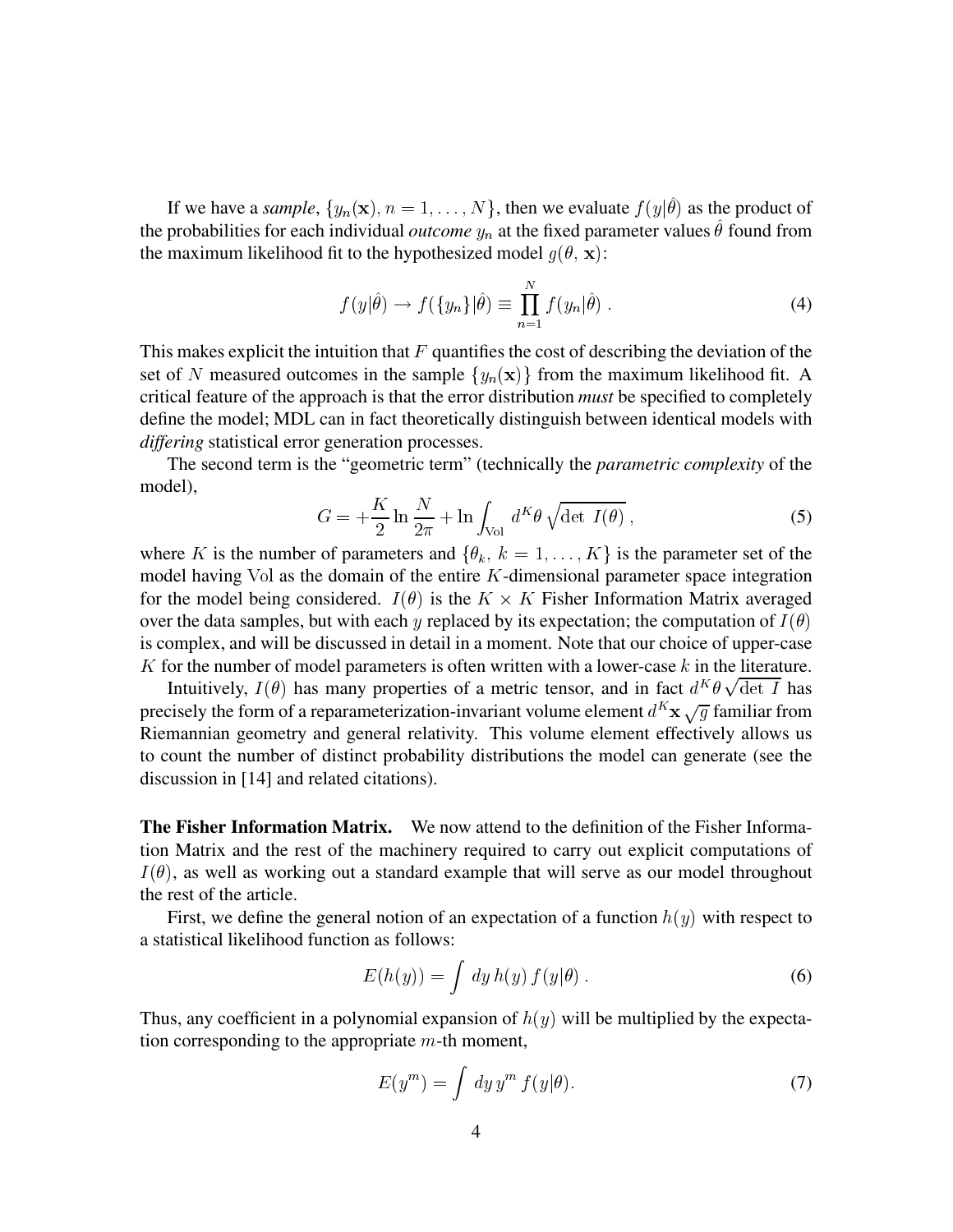To compute the Fisher Information Matrix, one begins by considering the expectation of the second derivative of the chosen log likelihood function for continuous variables and parameters,

$$
L_{ij}(\theta, \mathbf{x}) = E\left(\frac{\partial^2}{\partial \theta_i \partial \theta_j} \left[ \ln f(y|\theta, \mathbf{x}) \right] \right) , \qquad (8)
$$

where we explicitly include the possible dependence of  $f$  on the dependent variable x through  $g(\theta, x)$ . When the expectation is computed, the dependent variable y is integrated out; however, the values of the dependent variables <sup>x</sup> remain, and, in particular, will be known for each outcome of a particular sample  $\{y_n\}$ . This leads to the definition of the Fisher Information Matrix, which is the average of  $L_{ij}$  over the actually obtained outcomes in the data sample; using Eq. (4) to expand  $\ln f(y|\theta)$  as the sum of the logs of the individual components for the dependent variable  $y_n$  measured at the location  $x_n$  in the space of independent variables, we obtain the basic definition

$$
I_{ij}(\theta) = \frac{1}{N} \sum_{n=1}^{N} L_{ij}(\theta, \mathbf{x}_n)
$$
  
= 
$$
\frac{1}{N} \sum_{n=1}^{N} E\left(\frac{\partial^2}{\partial \theta_i \partial \theta_j} \left[-\ln f(y|\theta, \mathbf{x}_n)\right]\right)
$$
(9)

for the Fisher Information Matrix of a measured sample.

**The Normal Distribution.** The easiest way to understand  $I(\theta)$  is to choose a specific error model and work out an example. The Gaussian describing the usual normal distribution,

$$
f(y|\theta, \mathbf{x}) = \frac{1}{\sigma\sqrt{2\pi}} \exp\left(-\frac{1}{2\sigma^2}(y - g(\theta, \mathbf{x}))^2\right),
$$
 (10)

is by far the most common error distribution, and is easy to compute with. The error is modeled by the Gaussian width  $\sigma$ , and the relevant expectations may be computed explicitly:

$$
E(1|\mathbf{x}) = 1
$$
  
\n
$$
E(y|\mathbf{x}) = g(\theta, \mathbf{x})
$$
  
\n
$$
E(y^2|\mathbf{x}) = \sigma^2 + g(\theta, \mathbf{x})^2
$$
  
\n... (11)

To get the Fisher Information Matrix for the normal distribution, we find from direct differentiation and Eq. (11) that

$$
L_{ij}(\theta, \mathbf{x}) = -\frac{1}{\sigma^2} E(y - g(\theta, \mathbf{x})) \partial_i \partial_j g(\theta, \mathbf{x}) + \frac{1}{\sigma^2} \partial_i g(\theta, \mathbf{x}) \partial_j g(\theta, \mathbf{x})
$$
  
= 
$$
0 + \frac{1}{\sigma^2} \frac{\partial g(\theta, \mathbf{x})}{\partial \theta_i} \frac{\partial g(\theta, \mathbf{x})}{\partial \theta_j}.
$$
 (12)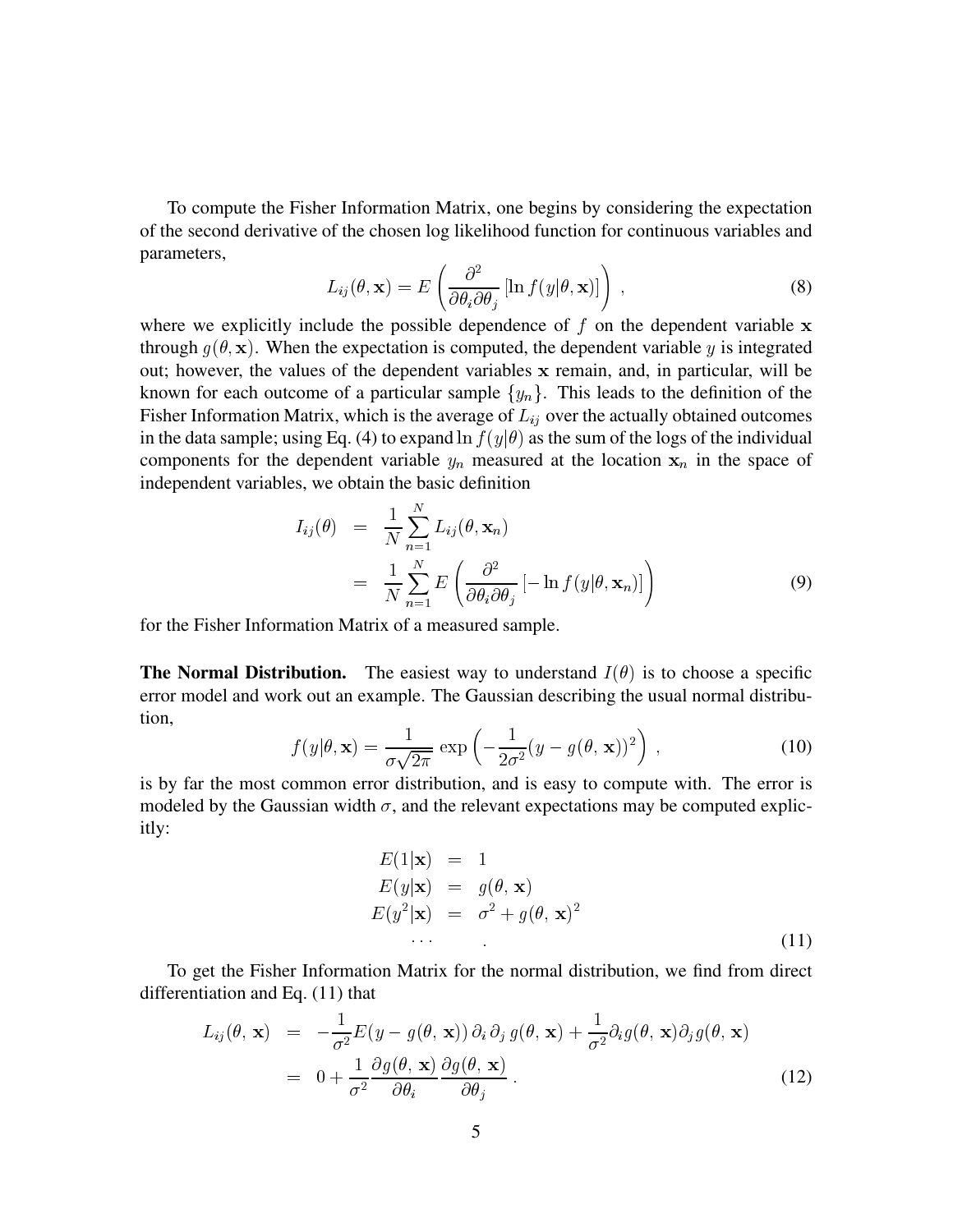We obtain the corresponding Fisher Information Matrix by computing the average over outcomes,

$$
I_{ij}(\theta) = \frac{1}{N} \sum_{n=1}^{N} L_{ij}(\theta, \mathbf{x}_n) = \frac{1}{N\sigma^2} \sum_{n=1}^{N} \partial_i g_n(\theta) \partial_j g_n(\theta) ,
$$
 (13)

where we use the convenient abbreviation  $g_n(\theta) = g(\theta_1, \ldots, \theta_K; \mathbf{x}_n)$ . Note that the  $\{\theta\}$ are free variables, not the maximum likelihood values, since we must integrate over their domains; however, the values  $\{\theta\}$  may still be of importance, since they can in principle determine the dominant contribution to the integral. It is important to realize that  $\det I$  will vanish unless the number  $N$  of linearly independent measurements is at least equal to the dimension of the parameter space,  $N > K$ ; the geometric term is undefined unless there are enough measurements to determine a fit to the model parameters.

When computing the determinant in the integral of the geometric term for the normal distribution, it is sometimes convenient to rearrange the terms in Eq. (13) using

$$
\ln \int d^K \theta \sqrt{\det I(\theta)} = \ln \int d^K \theta \sqrt{\left(\frac{1}{N\sigma^2}\right)^K} \sqrt{\det \left|\sum_n \partial_i g_n(\theta) \partial_j g_n(\theta)\right|}
$$
  
= 
$$
-\frac{K}{2} \ln N\sigma^2 + \ln \int d^K \theta \sqrt{\det \left|\sum_n \partial_i g_n(\theta) \partial_j g_n(\theta)\right|}.
$$

This permits us to cancel the factors of  $N$  and re-express the geometric term as

$$
G = \frac{K}{2} \ln \frac{N}{2\pi} - \frac{K}{2} \ln N \sigma^2 + \ln \int d^K \theta \sqrt{\det \left| \sum_n \partial_i g_n(\theta) \partial_j g_n(\theta) \right|}
$$
  
=  $-K \ln \sigma \sqrt{2\pi} + \ln \int d^K \theta \sqrt{\det \left| \sum_n \partial_i g_n(\theta) \partial_j g_n(\theta) \right|}.$ 

#### **3 Piecewise Constant Models**

Suppose that a particular data set is sampled at intervals corresponding to power-of-two subdivisions of the domain. Then we can identify the "simplest" model — the global mean, the most complex model, where each data point is itself a model parameter, and a complete set (the binary tree) of power-of-two models between these two extremes. We now treat each in turn.

**Global Mean Model.** The simplest possible model is just a constant

$$
y = \mu
$$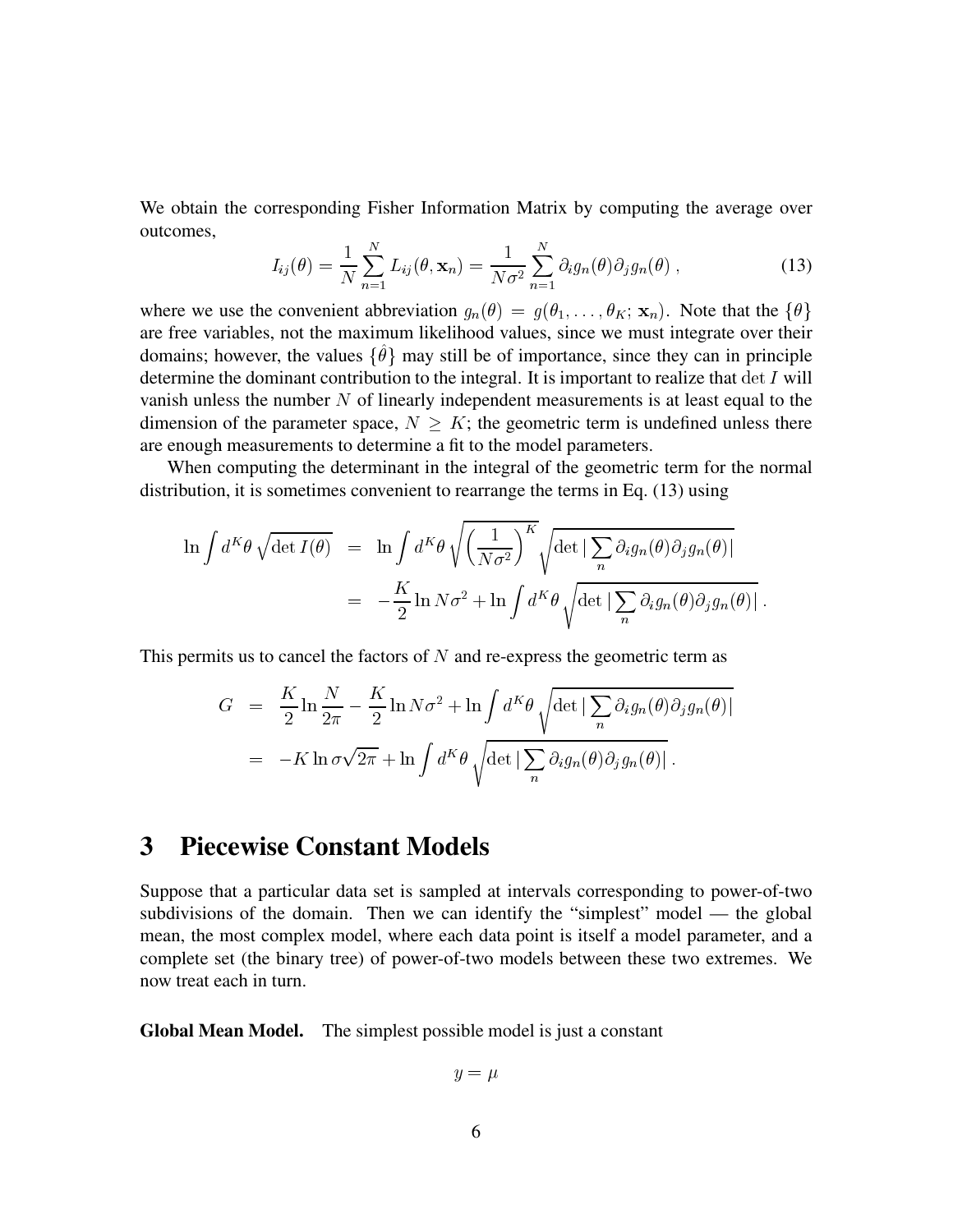

Figure 1: (a) Data set generated from a constant plus noise (identical to the  $N = K$ parameter "perfect" piecewise fit). (b) Single-parameter mean value fit. (c) Overfitting with an evenly spaced set of <sup>8</sup> piecewise constants. (d) Overfitting with <sup>32</sup> piecewise constants.

(plus noise) corresponding to the simulated data shown in Figure 1(a). A least squares fit to the data gives the maximum likelihood solution

$$
\hat{\mu} = \frac{1}{N} \sum_{n=1}^N y_n,
$$

as shown in Figure 1(b).  $\hat{\mu}$  is expected to be very close to the value of  $\mu$  used to simulate the data, but will virtually never match it exactly. The cost of representing the deviations from this fit is given by

$$
F = -\ln f(\lbrace y_n \rbrace | \hat{\mu})
$$
  
=  $-\ln \prod_{n=1}^{N} \frac{1}{\sigma \sqrt{2\pi}} \exp(-(y_n - \hat{\mu})^2 / 2\sigma^2)$   
=  $N \ln \sigma \sqrt{2\pi} + \frac{1}{2\sigma^2} \sum_{n=1}^{N} (y_n - \hat{\mu})^2$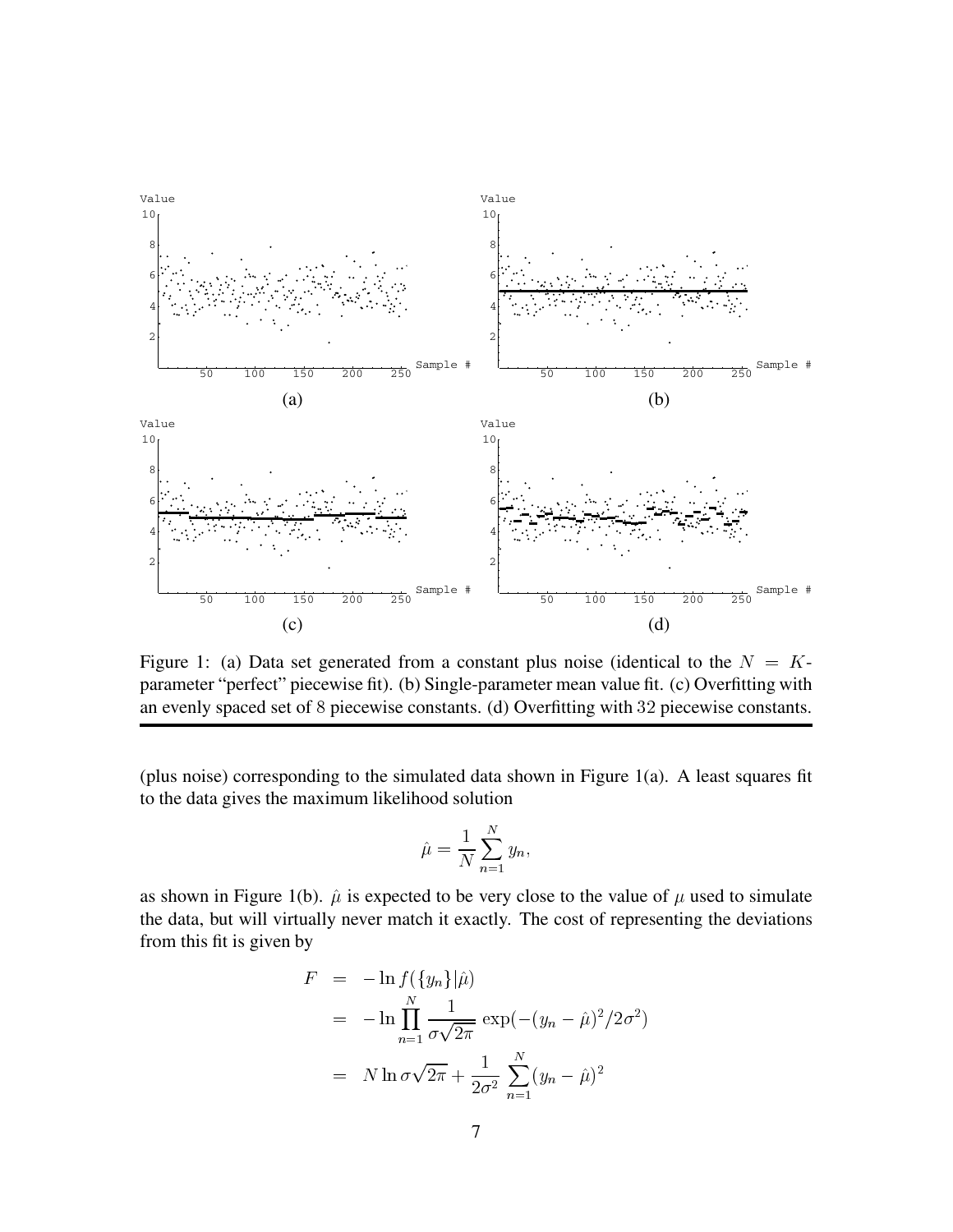$$
= N \ln \sigma \sqrt{2\pi} + \frac{N}{2\sigma^2} \text{(variance)} \tag{14}
$$

Since  $K = 1$  and the Fisher matrix is  $1 \times 1$ , we have simply

$$
I(\hat{\mu}) = \frac{1}{N} \sum_{n=1}^{N} \frac{1}{\sigma^2} = \frac{1}{\sigma^2} , \qquad (\text{ Note: } (\partial \hat{\mu})^2 = 1 )
$$

so the geometric term becomes (from Equation 5)

$$
G = \frac{K}{2} \ln \frac{N}{2\pi} + \ln \frac{1}{\sigma} \int_{\text{min}}^{\text{max}} d\mu
$$
  
= 
$$
\frac{1}{2} \ln \frac{N}{2\pi} + \ln \frac{\mu_{\text{max}} - \mu_{\text{min}}}{\sigma}.
$$
 (15)

**Data-Perfect Model.** On the other hand, the most complex model is effectively no model at all, the model with one parameter for each measured value ( $K = N$ ),

$$
y = \sum_{n=1}^{N} y_n \delta(x, x_n) ,
$$

where  $\delta(x, x_n)$  is the Kronecker delta (unity for  $x = x_n$ , zero otherwise). There is nothing to fit: assuming the choice of  $\{x_n\}$  is a regularly-spaced sequence, so  $\{x_n\}$  is not a choice of parameters, then we have N parameters  $\{y_n\}$ ; if the  $\{x_n\}$  are specified independently in the measurement, then we would have 2N parameters,  $\{(x_n, y_n)\}\$ . For simplicity, we treat the former case, so the model graph is the same as the data plot in Figure 1(a), and

$$
F = -\ln f(\{y_n\}|\{y_n\})
$$
  
=  $N \ln \sigma \sqrt{2\pi} + \frac{1}{2\sigma^2} \sum_{n=1}^N (y_n - y_n)^2$   
=  $N \ln \sigma \sqrt{2\pi} + 0$ . (16)

As promised, this has no cost corresponding to deviations of the data from the model. The Fisher information matrix, however, is now  $N \times N$ , and (from Equation 12)

$$
L_{ij} = \frac{1}{\sigma^2} \left( \sum_n \frac{\partial(y_n \delta(x, x_n))}{\partial y_i} \right) \left( \sum_{n'} \frac{\partial(y_{n'} \delta(x, x_{n'}))}{\partial y_j} \right)
$$
  
= 
$$
\frac{1}{\sigma^2} \delta(x, x_i) \delta(x, x_j)
$$
(17)

$$
I_{ij} = \frac{1}{N\sigma^2} \sum_{n=1}^{N} \delta(x_n, x_i) \delta(x_n, x_j) = \frac{1}{N\sigma^2} \delta(i, j).
$$
 (18)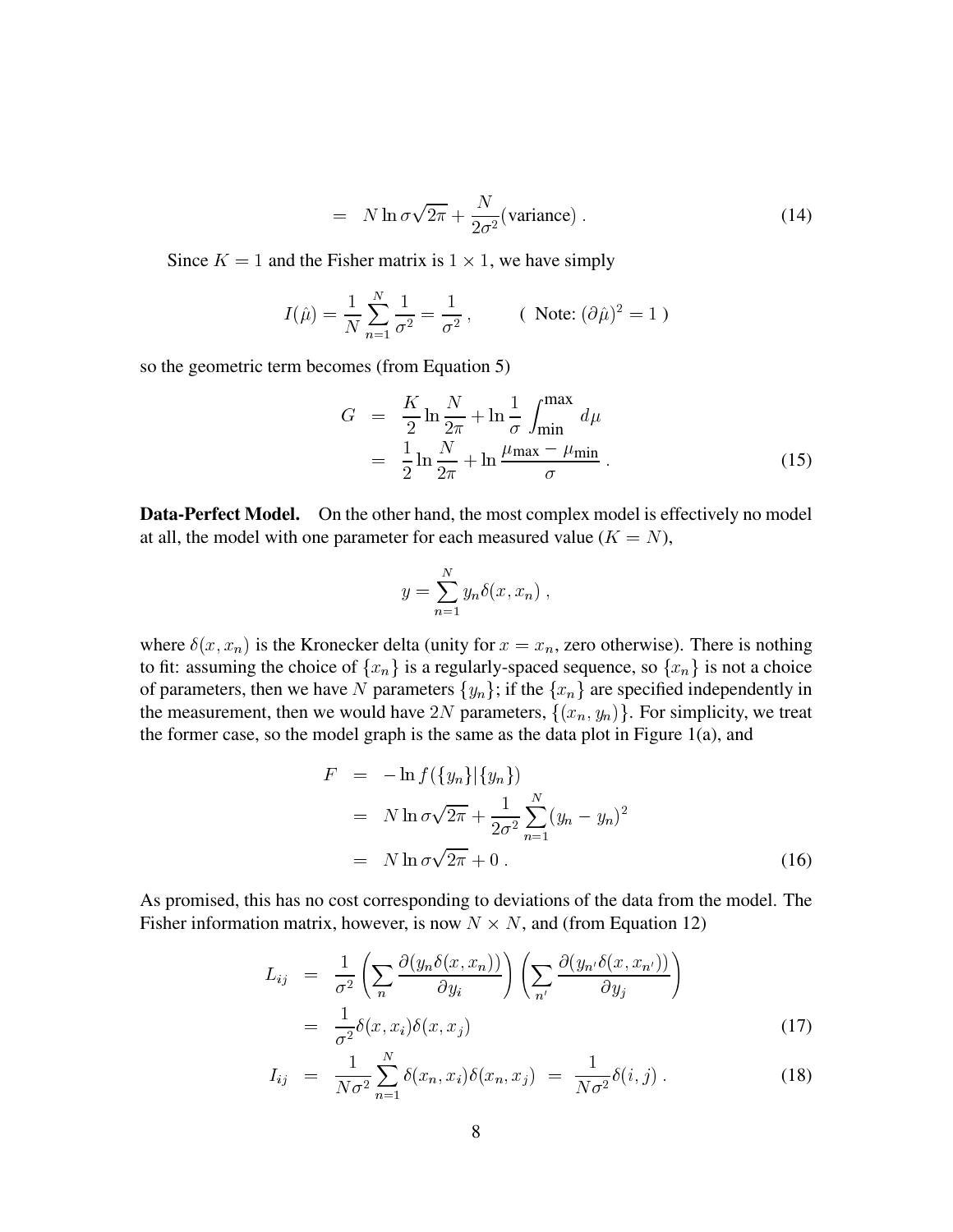This is tricky because  $\sum_{n=1}^{N} \delta(x_n, x_i) \delta(x_n, x_j)$  equals 1 only if i equals j, so it equals  $\delta(i, j)$ . Since  $K = N$  and  $\delta(i, j)$  represents the  $N \times N$  identity matrix, the geometric contribution (assuming identical parameter domain sizes  $V$ ) is (from Equation 5)

$$
G = \frac{N}{2} \ln \frac{N}{2\pi} + \ln \underbrace{\int_V \cdots \int_V}_{N} d^N \mathbf{y} \sqrt{\det \frac{1}{N\sigma^2} \delta(i, j)}
$$
  
\n
$$
= \frac{N}{2} \ln \frac{N}{2\pi} - \frac{N}{2} \ln N + \ln \frac{V^N}{\sigma^N}
$$
  
\n
$$
= +\frac{N}{2} \ln \frac{1}{2\pi} + N \ln \frac{V}{\sigma} .
$$
 (19)

**Binary-Tree Model.** Data are often approximated by a binary tree generated by applying recursive 2-element box filters. We can represent an entire family of models in this fashion, each with  $2^M$  parameters, where  $M = 0$  is the single parameter (global mean) model treated first, and  $M = \log_2 N (N = 2^M)$  is the zero-error model. The models each take the form

$$
y = \sum_{n=1}^{N} g_n(M)\delta(x, x_n) .
$$

The power-of-two subdivision is represented by requiring the  $g_n(M)$ 's to be repeated  $N/2^M$ times, and defining the  $2^M$  independent parameters to be  $\{z_n(M), n = 1, \ldots, 2^M\}$ . The best-fit values  $\hat{z}$  then are computed from the means over the repeated occurrences (e.g., the box-filtered means at each level). To be explicit, if  $\{y_n\}$  is a sample, the M independent parameter sets giving the best fit at each level are:

$$
M = \log_2 N \rightarrow \hat{z}_n = y_n
$$
  
\n
$$
M = \log_2(N/2) \rightarrow \hat{z}_1 = (\hat{g}_1 = \hat{g}_2) = (1/2)(y_1 + y_2),
$$
  
\n
$$
\hat{z}_2 = (\hat{g}_3 = \hat{g}_4) = (1/2)(y_3 + y_4), ...
$$
  
\n
$$
M = \log_2(N/4) \rightarrow \hat{z}_1 = (\hat{g}_1 = \hat{g}_2 = \hat{g}_3 = \hat{g}_4) =
$$
  
\n
$$
(1/4)(y_1 + y_2 + y_3 + y_4), ...
$$
  
\n
$$
\dots \dots
$$
  
\n
$$
M = 0 \rightarrow \hat{z}_1 = (\hat{g}_1 = ... = \hat{g}_n) = \hat{\mu}
$$

In Figure  $1(a,b,c,d)$ , we show a single data set generated by a distribution with constant mean along with the fits for  $M = 0$ ,  $M = 3$ , and  $M = 5$ , respectively, to illustrate overfitting.

The goodness-of-fit term becomes

$$
F(M) = -\ln \prod_{n=1}^{N} f(y_n | \hat{\mathbf{z}}(M))
$$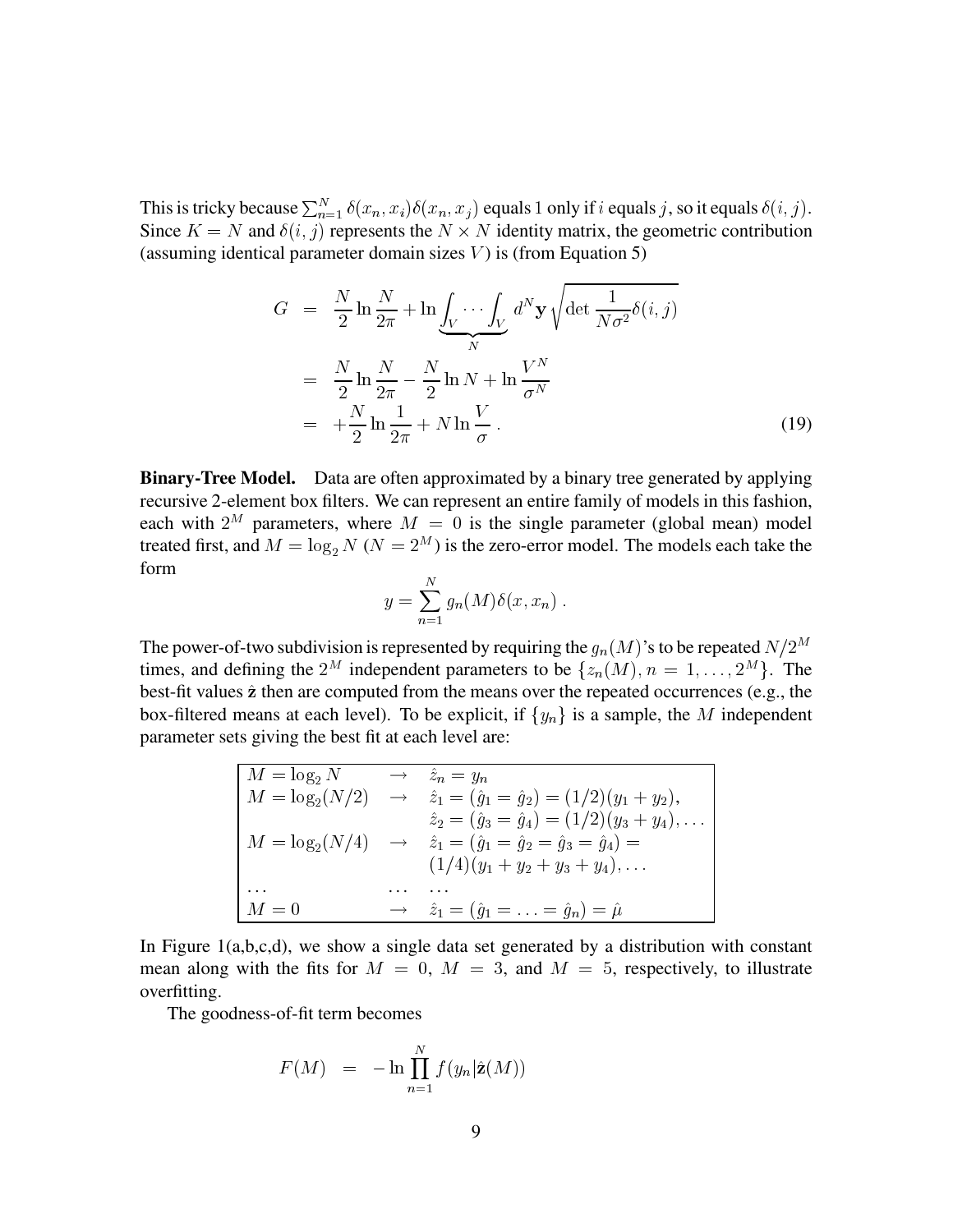$$
= N \ln \sigma \sqrt{2\pi} + \frac{1}{2\sigma^2} \sum_{n=1}^{N} (y_n - \hat{z}_{m(n)}(M))^2
$$
 (20)

where  $m(n) = \lceil n2^M/N \rceil$ , so the  $\hat{z}_m(M)$  are understood as the  $2^M$  independent constants (not  $N$  independent values) giving the best-average fit to the measurements at binary-tree level <sup>M</sup>.

The geometric term, which gives the measure of the functional space spanned by the  $z_m(M)$  considered as *variable* parameters, is based on the  $2^M \times 2^M$  matrix

$$
I_{ij}(M) = \frac{1}{N\sigma^2} \sum_{n=1}^{N} \left[ \frac{\partial}{\partial z_i} \left( \sum_{l=1}^{N} z_{m(l)}(M) \delta(x_n, x_l) \right) \frac{\partial}{\partial z_j} \left( \sum_{l'=1}^{N} z_{m(l')}(M) \delta(x_n, x_{l'}) \right) \right]
$$
  

$$
= \frac{1}{\sigma^2 2^M} \delta(i, j), \qquad (21)
$$

where we have used the fact that  $N/2^M$  occurrences of  $z_m(M)$  are replicated at the level M.

Thus, with  $K = 2^M$  and  $\delta(i, j)$  representing the  $2^M \times 2^M$  identity matrix, we have (assuming identical parameter domain sizes  $V$ ) (similar to Equation 19),

$$
G(M) = +\frac{2^M}{2} \ln \frac{N}{2\pi} + \ln \underbrace{\int_V \cdots \int_V}_{2^M} d^{2^M} \mathbf{z} \sqrt{\det \frac{\delta(i,j)}{2^M \sigma^2}}
$$
  
= 
$$
+\frac{2^M}{2} \ln \frac{N}{2\pi} + \ln V^{2^M} + \frac{1}{2} \ln \left(\frac{1}{2^M \sigma^2}\right)^{2^M}
$$
  
= 
$$
\frac{2^M}{2} \ln \frac{N}{2\pi (2^M)} + 2^M \ln \frac{V}{\sigma},
$$
 (22)

and, for the  $M$ -th level binary-tree model, the total description length is

$$
D(M) = F(M) + G(M)
$$
  
=  $N \ln \sigma \sqrt{2\pi} + \frac{1}{2\sigma^2} \sum_{n=1}^{N} (y_n - \hat{z}_{m(n)}(M))^2$   
+  $\frac{2^M}{2} \ln \frac{N}{2\pi (2^M)} + 2^M \ln \frac{V}{\sigma}$ . (23)

This form shows explicitly the transition from Eq. (15), with  $M = 0$ , to Eq. (19), with  $2^M = N$ .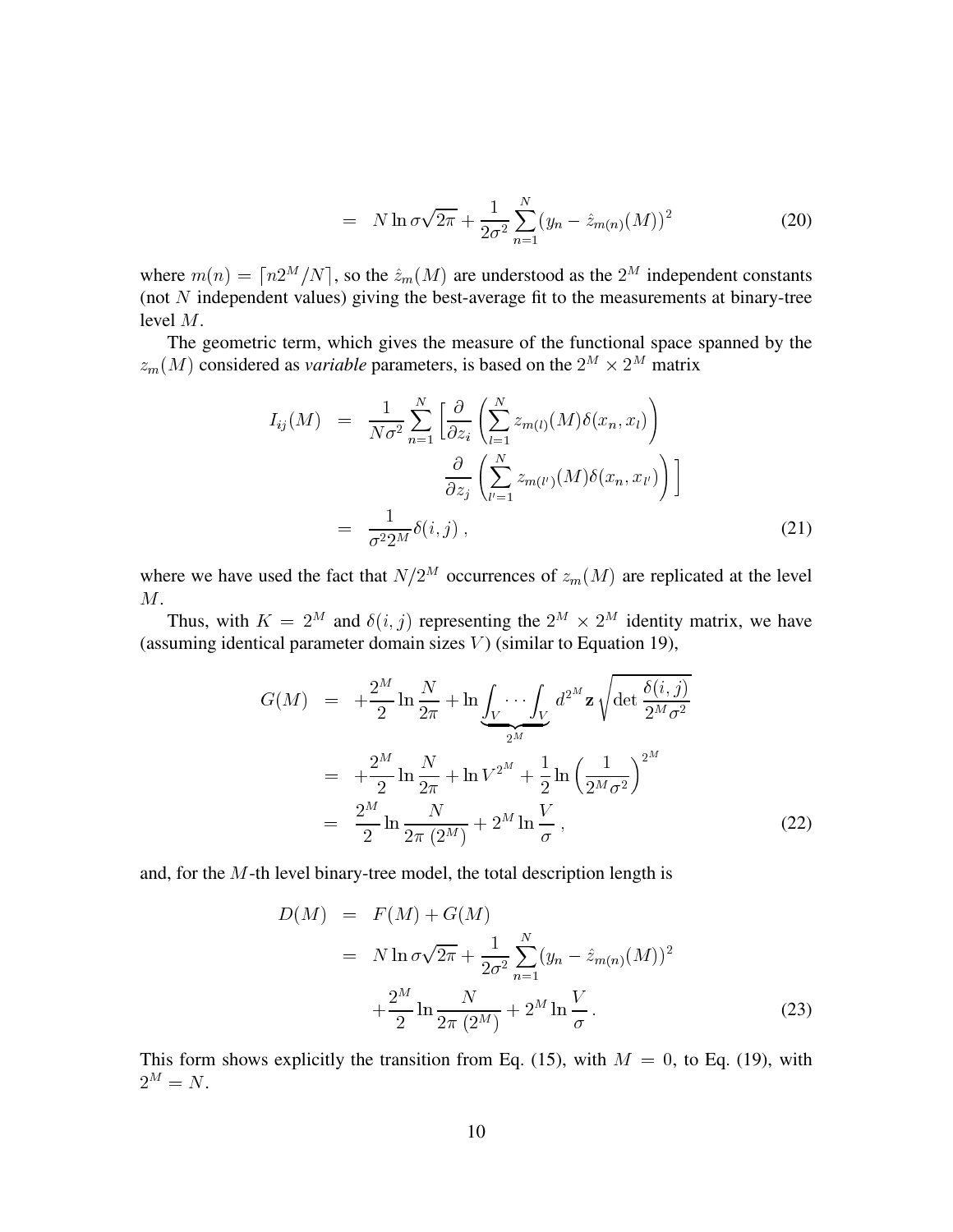**Quadtrees, Octrees, etc.** The binary tree model for piecewise constant 1D data can be easily extended to higher dimensions. For D-dimensional data, the corresponding model is a piecewise constant  $2^D$ -tree ( $D = 2$  being a quadtree,  $D = 3$  being an octree, etc.). For simplicity, we assume  $N<sup>D</sup>$  data samples over all D dimensions. We define the model as

$$
A(x, y, \ldots) = \sum_{ij \ldots}^{N^D} z_{m(ij\ldots)}(M) \delta(x, x_i) \delta(y, y_j) \ldots
$$

Then the data-fitting and geometric terms become

$$
F(M, D) = -\ln \prod_{ij...}^{N^D} f(A_{ij...} | \hat{\mathbf{z}}(M))
$$
  
=  $N^D \ln \sigma \sqrt{2\pi} + \frac{1}{2\sigma^2} \sum_{ij...}^{N^D} (A_{ij...} - \hat{z}_{m(ij...)})^2$ . (24)

The number of parameters is  $K = (2^M)^D$  and the  $K \times K$  Fisher matrix is

$$
I_{ij...,i'j'...} = \frac{1}{\sigma^2} \left(\frac{1}{2^M}\right)^D \delta(ij \ldots, i'j' \ldots) ,
$$

where  $i, j, \ldots$  now range to  $2^M$  instead of N. The geometry term becomes

$$
G(M, D) = \frac{2^{MD}}{2} \ln \frac{N}{2\pi (2^{MD})} + 2^{MD} \ln \frac{V}{\sigma}, \qquad (25)
$$

which generalizes Equation 23 for  $D = 1$ . One could even apply this approach to the *independent* modeling of *each* level of a signal's resolution hierarchy to achieve optimal compression.

**Numerical Experiments.** The principal motivation for the MDL approach is to distinguish between a *good fit* and *overfitting* to achieve what is referred to in the statistics and pattern recognition literature as *generalization*. If the model does not generalize, then additional data sets with the same statistics will *not* be well-described, indicating the presence of an excessively complex model that conforms to the random noise patterns of one isolated sample. We can test this by generating a <sup>256</sup>-element sample normally distributed about a mean of zero with  $\sigma = 1$ , and allowed parameter values  $[-3, 3]$  so that  $V = 6$ (ambiguities can arise if  $V/\sigma$  is too small). For  $M = 0$ , the fit to the single parameter is  $\hat{z} = \hat{\mu} = (1/N) \sum y_n$ ; for  $M = 1$ , we can determine  $\hat{z}_1$  and  $\hat{z}_2$  to be the means for the left and right halves of the data, etc.

In Figure 2(a), we compare the variance term  $(F(M) - const)$  (the heavy curve) vs  $(G(M) + const)$  (the light curve) as a function of M, and show the summed description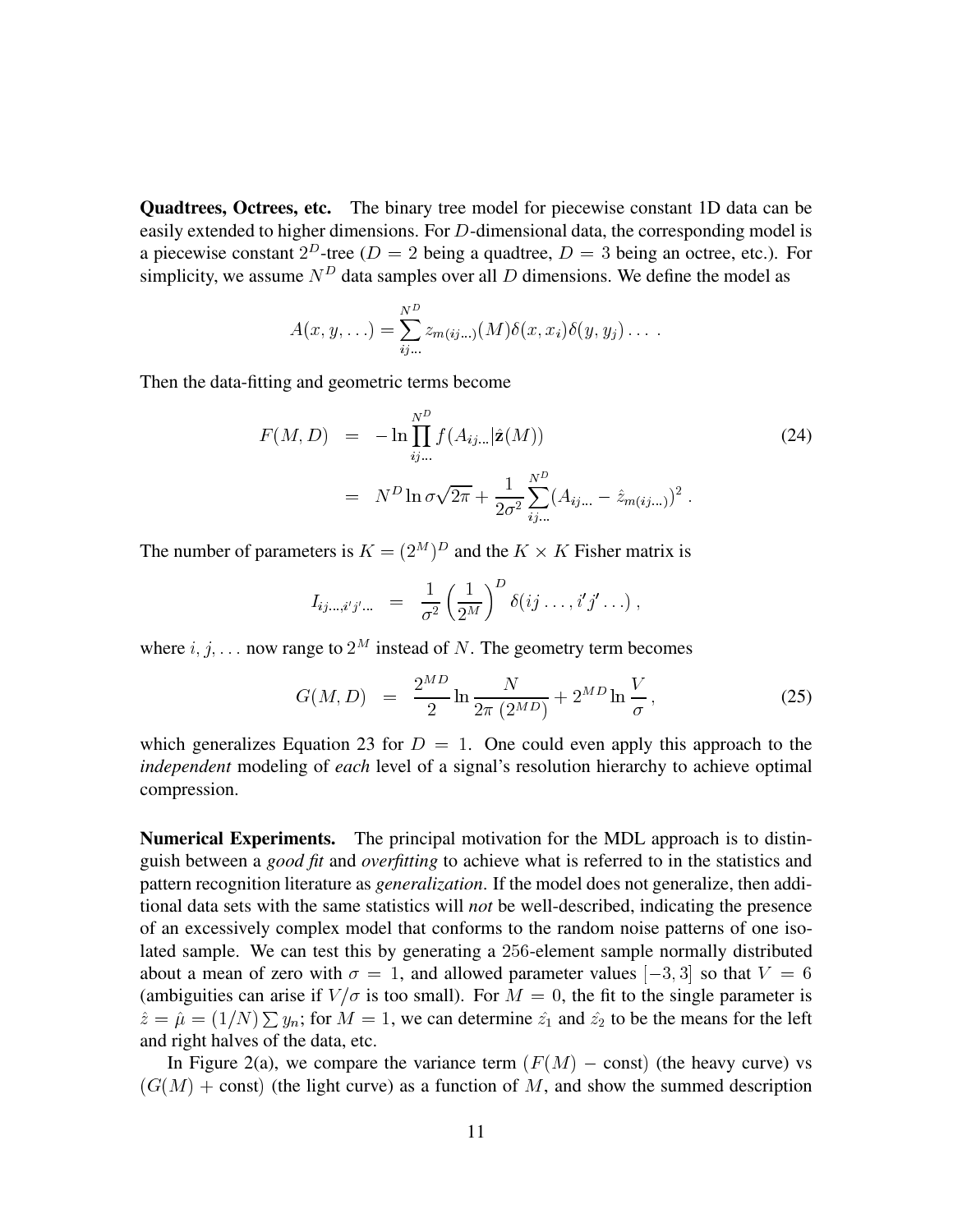

Figure 2: Comparison of the variance contribution  $F -$ const (heavy curve), the geometric contribution  $G$  + const (light curve), and their sums  $D(M)$  (heavy dots) as a function of level M for three different data distributions: (a) Original data generated by a single mean,  $M = 0$ . (b) Original data generated by two means,  $M = 1$ . (c) Original data generated by four means,  $M = 2$ .

length  $D(M)$  as black dots. In Figure 2(b), we repeat the process, except that the data are distributed about a "true"  $M = 1$  model, with means 0 and 1 for the left and right halves of the data. Figure 2(c) shows the results for an  $M = 2$  model, with means  $(0, 1, 0, 1)$ . We can now explicitly see the tradeoff between the data fit and the model description: the minimum sum occurs as promised for the true model.

Curiously, we see that the drastic drop in the data error for the "perfect"  $N$ -parameter model gives it a slight statistical edge over its neighbors. However, this is an illusory advantage: if we generate several *additional* data sets with the same distributions and evaluate them against the set of fits  $\{\hat{z}(M)\}\$  determined by the original data sets, we see the results in Figure 3. The overfitted models with excess parameters are extremely poor descriptions of the abstract data distribution. The minimal models generalize perfectly, and the overfitted models are terrible generalizations.

We conclude that choosing the model with the minimum description length avoids both the traps of underfitting and overfitting, and suggests the selection of models close to those generated by the actual data rather than being confused by models with artificially low variance. In principle, models with different statistical distributions and parameter-space geometry can also be distinguished, though non-compact parameter spaces require some externally-imposed assumptions [11, 14].

### **4 Continuous Linear Models**

**Polynomial Functions** Polynomials form the simplest class of differentiable models beyond the piecewise-constant models of the previous section, and can be extended to include piecewise continuous splines in principle. If we choose  $K$ -parameter polynomial models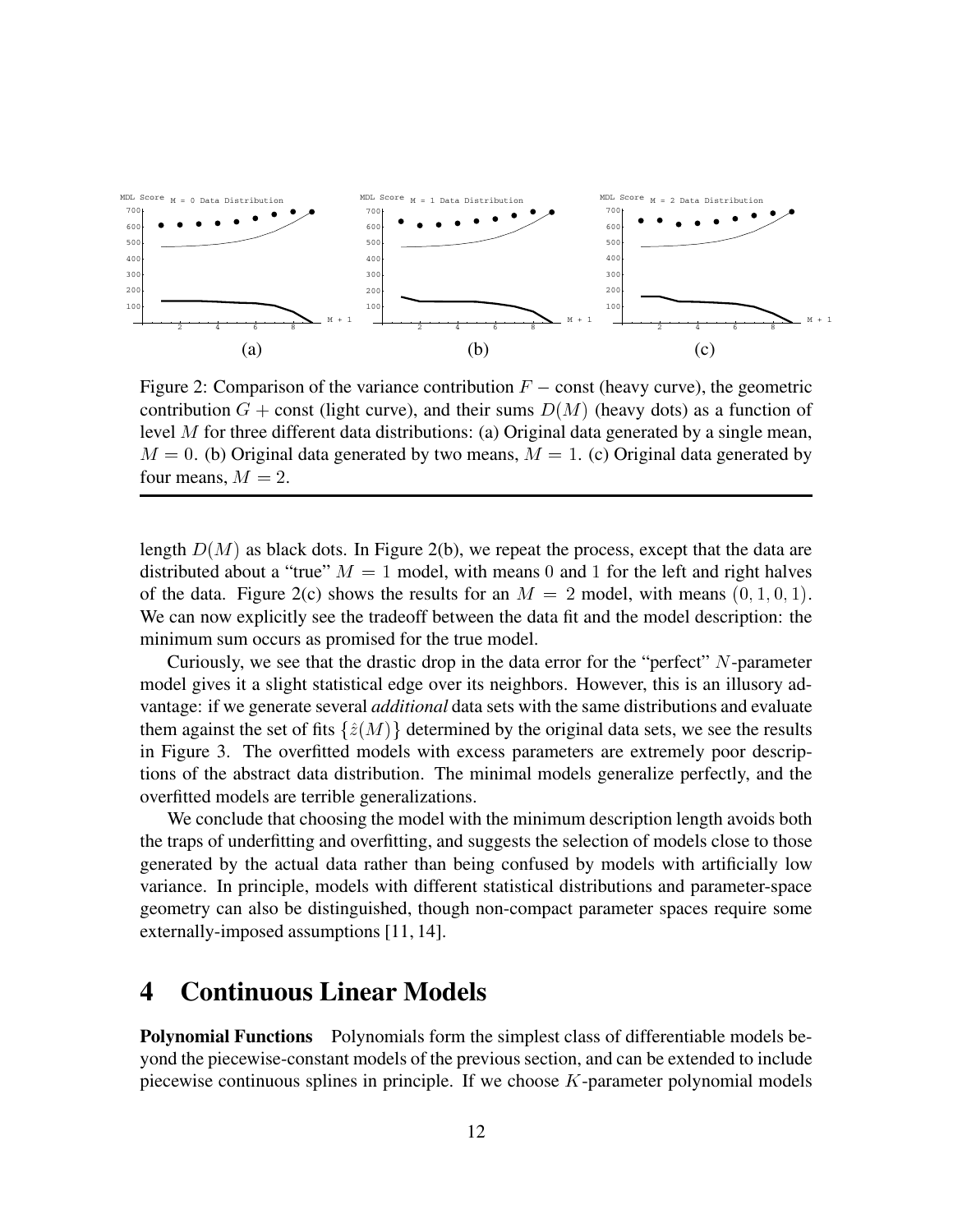

Figure 3: MDL cost as a function of binary-tree-level  $M$  for the model for four data set samplings and three different models. The heavy dots are the same points  $D(M)$  as in Figure 2 and denote the costs of the model used to determine the maximum likelihood parameters used in evaluating curves for the remaining models. (a) Original data are distributed about a single mean  $(M = 0)$ ; (b) two means  $(M = 1)$ ; (c) four means  $(M = 2)$ .

of the form

$$
y = \sum_{k=0}^{K-1} a_k x^k
$$
 (26)

and then carry out a least-squares fit to get the maximum-likelihood parameter estimates  $\hat{a}_k$ , the data-fitting term for N outcomes  $\{(x_n, y_n)\}\$ is

$$
F(K) = N \ln \sigma \sqrt{2\pi} + \frac{1}{2\sigma^2} \sum_{n=1}^{N} \left( y_n - \sum_{k=0}^{K-1} \hat{a}_k (x_n)^k \right)^2 , \qquad (27)
$$

and the  $K \times K$  geometric term matrix with  $i, j = 0, \ldots, K - 1$ , is

$$
I_{ij} = \frac{1}{N\sigma^2} \sum_{n=1}^{N} \frac{\partial}{\partial a_i} \left( \sum_{k=0}^{K-1} a_k (x_n)^k \right) \frac{\partial}{\partial a_j} \left( \sum_{k'=0}^{K-1} a_{k'} (x_n)^{k'} \right)
$$
  

$$
= \frac{1}{N\sigma^2} \sum_{n=1}^{N} (x_n)^i (x_n)^j = \frac{1}{N\sigma^2} \sum_{n=1}^{N} (x_n)^{(i+j)}.
$$
 (28)

<u>video and the contract of the contract of the contract of the contract of the contract of the contract of the contract of the contract of the contract of the contract of the contract of the contract of the contract of the</u>

The geometric term becomes

$$
G(K) = +\frac{K}{2} \ln \frac{N}{2\pi} + \ln \underbrace{\int_V \cdots \int_V d^K a} \sqrt{\det \left[ \frac{1}{N\sigma^2} \sum_{n=1}^N (x_n)^{(i+j)} \right]}
$$
  
=  $-\frac{K}{2} \ln 2\pi + K \ln \frac{V}{\sigma} + \frac{1}{2} \ln \det \left[ \sum_n (x_n)^{(i+j)} \right],$  (29)

where we assumed the same domain size  $V$  for each parameter. The determinant vanishes even for linearly independent outcomes unless  $N \geq K$ , excluding underdetermined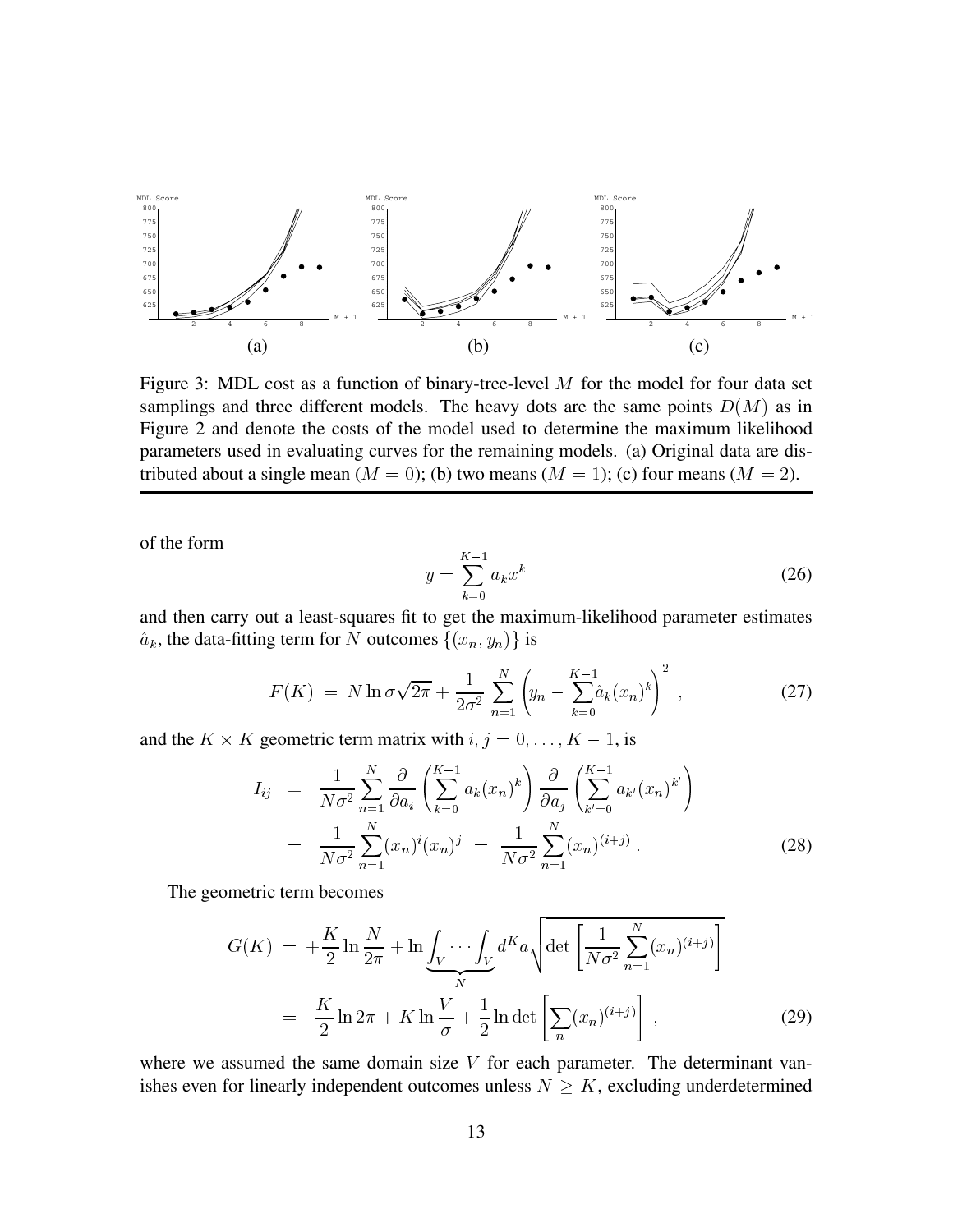models. Note that, unlike the piecewise constant case,  $G(K)$  now has an explicit data dependence.

In the specific case where there are sufficiently many outcomes so that the sum in Eq. (29) approximates a Monte Carlo integration over some domain, say  $a \leq x \leq b$ , we can explicitly compute the last term in Eq. (29), with  $\Delta x \approx (b-a)/N$ , as

$$
\frac{1}{2} \ln \det \frac{N}{b-a} \left[ \frac{b^{i+j+1} - a^{i+j+1}}{i+j+1} \right] .
$$

We remark on the close relationship of the resulting matrix to the notoriously ill-conditioned Hilbert matrix, which is exact if  $a = 0$  and  $b = 1$ .

An identical exercise to that in Figure 3 can now be carried out. In Figure 4, we show the cost of fits up to  $K = 9$  (8th power) for samples generated using constant, linear, quadratic, and cubic models with normally distributed error. We observed that the relative magnitudes of the standard deviation in the error model and the scale of  $x$  can affect whether the correct polynomial order is unambiguously selected. Here we used  $\sigma = 1$ ,  $a_k = 1$ , and  $0 \le x \le 3$ with 256 outcomes. We see that the optimal  $K$  is that used to generate the data.

**Orthonormal Functions.** If we replace the power series by a set of normalized orthogonal polynomials, we would write

$$
y = \sum_{k=0}^{K-1} a_k h_k(x) , \qquad (30)
$$

where the orthogonality relation between  $h_k$  and its conjugate  $\overline{h}_k$ , using integration domain  $U$ , is by definition

$$
\int_{U} dx \, \overline{h}_{k}(x) h_{k'}(x) = \delta_{k,k'} , \qquad (31)
$$

so that we may *formally* determine the expansion coefficients from the integrals

$$
a_k = \int_U dx \, \overline{h}_k(x) y(x) \,. \tag{32}
$$

Here we in principal have a *choice* of methods to determine the optimal coefficients  $\{\hat{a}_k\}$ :

- **Maximum Likelihood.** The model Eq. (30) can be fit using least squares methods like any other function. This method is probably preferred for sparse data distributions.
- **Projection.** *Provided* the samples are appropriately distributed or can be selected in such a way that the discretely sampled version of the projection Eq. (32) is a good approximation to the analytic integral, we can take  $\Delta x \approx U/N$ , and write

$$
\hat{a}_k \approx \frac{U}{N} \sum_{n=1}^N \overline{h}_k(x_n) y_n . \tag{33}
$$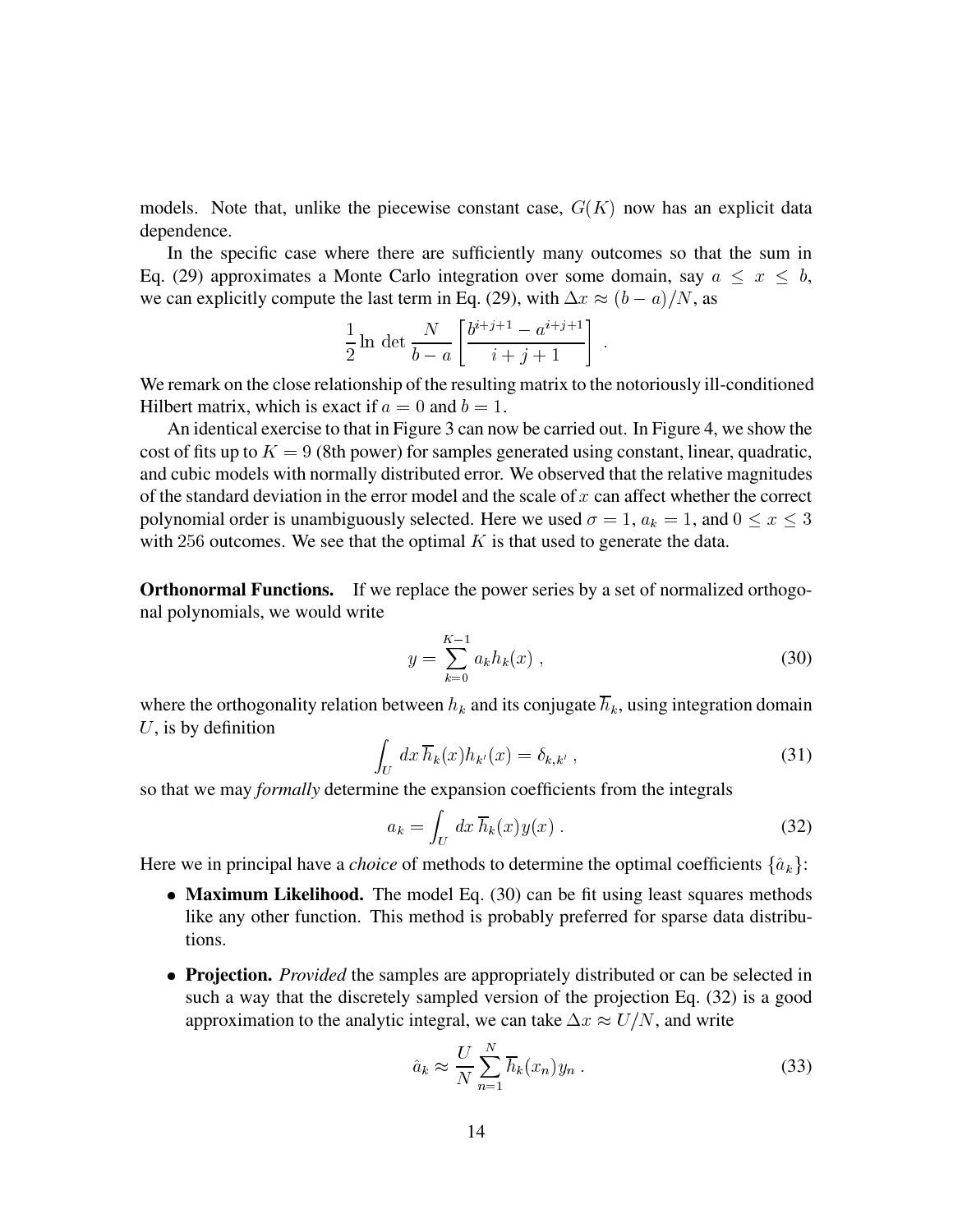

Figure 4: The lowest MDL cost as a function of the number of fitted polynomial parameters  $K$  for one data sample (heavy dots) selects the generating model, as well as generalizing to four additional data samples (curves). (a) The simulated data are normally distributed about a constant function; (b) linear function; (c) quadratic function; (d) cubic function.

The polynomials themselves form our first example of this class of functions if we normalize the Legendre polynomials appropriately, e.g.,

$$
Q_0(x) = \sqrt{\frac{1}{2}} \cdot 1
$$
  
\n
$$
Q_1(x) = \sqrt{\frac{3}{2}} \cdot x
$$
  
\n
$$
Q_2(x) = \sqrt{\frac{5}{2}} \cdot \left(\frac{3}{2}x^2 - \frac{1}{2}\right)
$$
  
\n
$$
\vdots
$$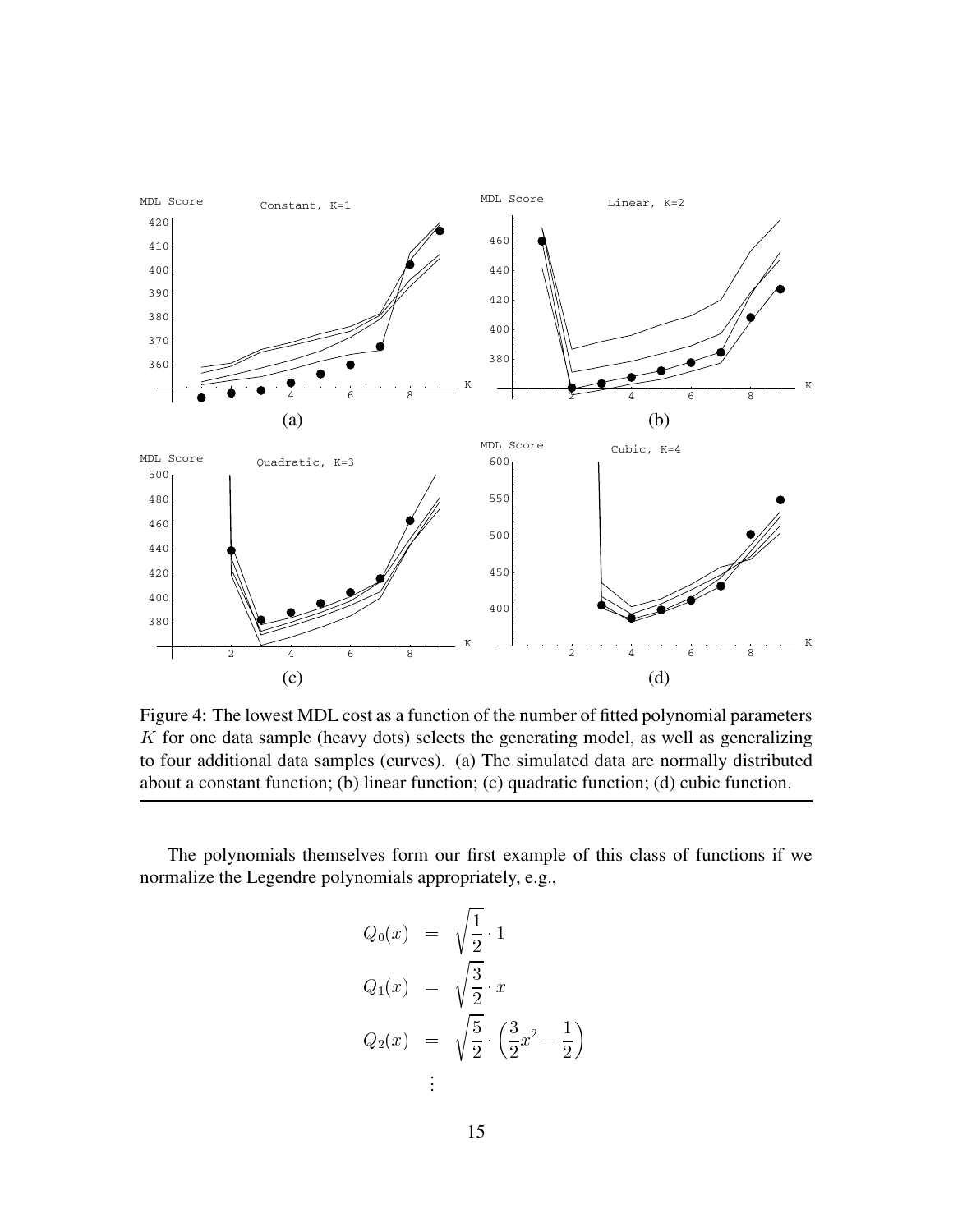with integration range  $-1 \le x \le 1$ . Choosing the model sequence up to some maximum  $K$  as

$$
y = a_0 \sqrt{\frac{1}{2}} + a_1 \sqrt{\frac{3}{2}} x + a_2 \sqrt{\frac{5}{2}} \left(\frac{3}{2} x^2 - \frac{1}{2}\right) + \cdots,
$$
 (34)

we can choose either the *least-squares fit* or the *projection* to determine the model coefficients; the projection can be computed using

$$
\hat{a}_0 = \frac{2}{N} \sum_{n=1}^{N} \sqrt{\frac{1}{2}} y_n
$$
\n
$$
\hat{a}_1 = \frac{2}{N} \sum_{n=1}^{N} \sqrt{\frac{3}{2}} x_n y_n
$$
\n
$$
\hat{a}_2 = \frac{2}{N} \sum_{n=1}^{N} \sqrt{\frac{5}{2}} \left(\frac{3}{2} x_n^2 - \frac{1}{2}\right) y_n
$$
\n
$$
\vdots
$$

Given the model Eq. (34) and the coefficients  $\{\hat{\mathbf{a}}\}$ , we can compute  $f (y|\hat{\mathbf{a}})$  and thus F and G almost exactly as we did for the polynomial example leading to Figure 4, and we expect similar results if the samples are sufficiently well-behaved.

Other examples of this class include the discrete sine-cosine series,  $(1/\sqrt{\pi}) \cos j\theta$  and  $(1/\sqrt{\pi}) \sin j\theta$  for  $j \neq 0$ , and  $(1/\sqrt{2\pi})$  for  $j = 0$ , where, e.g.,

$$
\int_{U=2\pi} d\theta \left(\frac{1}{\sqrt{\pi}} \cos j\theta\right) \left(\frac{1}{\sqrt{\pi}} \cos j'\theta\right) = \delta_{j,j'} , \qquad (35)
$$

and the spherical harmonic series with basis functions  $Y_{lm}(\theta, \phi)$ , detailed below.

**Remark.** The calculation of the geometric term of the description length for orthonormal functions has one notable peculiarity. If we assume a real basis, so  $\overline{h} = h$  (e.g., the cosine), the Fisher matrix can be reduced to

$$
I_{ij} = \frac{1}{N\sigma^2} \sum_{n=1}^{N} h_i(x_n) h_j(x_n) \,. \tag{36}
$$

Remarkably, just as we saw for the projection, Eq. (32), this is essentially a Monte Carlo approximation to the orthogonality integral, Eq. (31), if the samples are appropriately distributed. Therefore, as  $N \rightarrow$  (large) (which is, indeed, the condition for the validity of many of the MDL formulas we are using), with  $\Delta x \approx U/N$ , then

$$
I_{ij} \approx \frac{1}{N\sigma^2} \frac{N}{U} \delta_{i,j} \tag{37}
$$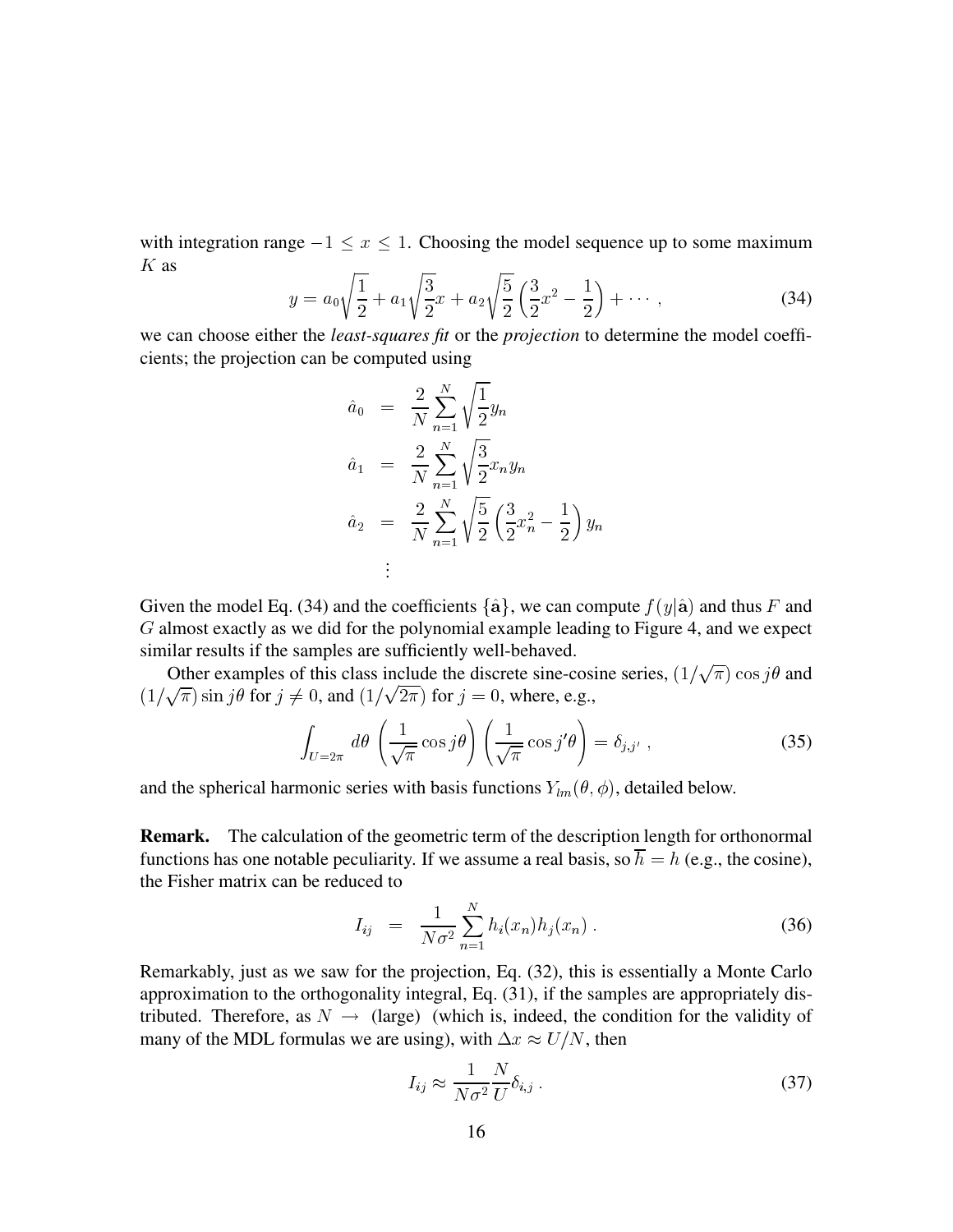If  $V_K = \prod_k \int da_k$ , then the geometric term is just

$$
G = \frac{K}{2} \ln \frac{N}{2\pi U} + \ln \frac{V_K}{\sigma^K} \,. \tag{38}
$$

If we assume identical parameter domains, then we can also make the simplification  $V_K$  =  $(V)^K$ .

Similar classes of functions such as wavelets would give results exactly analogous to our findings for orthogonal expansions:

$$
I_{ij} = \frac{1}{N\sigma^2} \sum_{n=1}^{N} W_i(x_n) W_j(x_n)
$$
  
\n
$$
\approx \frac{1}{N\sigma^2} \frac{N}{U} \int_U dx W_i(x) W_j(x)
$$
  
\n
$$
\approx \frac{1}{N\sigma^2} \frac{N}{U} H_{ij},
$$
\n(39)

so

$$
G = \frac{K}{2} \ln \frac{N}{2\pi U} + \ln \frac{V_K}{\sigma^K} + \frac{1}{2} \ln \det H_{ij} \,, \tag{40}
$$

for some appropriately defined integration domains and overlap functions  $H_{ij}$ .

**Explicit example: real spherical harmonics.** Suppose that we have a model for a radially varying spherical data set that we wish to expand around a fixed origin using an unknown optimal number  $L$  of spherical harmonics. Then we can express this radial function for sampled values of the angular coordinates  $(\theta, \phi)$  on an ordinary sphere as

$$
y = r(\theta, \phi) = \sum_{l=0}^{L} \sum_{m=-l}^{+l} (c_{lm} Y_{lm}^c(\theta, \phi) + s_{lm} Y_{lm}^s(\theta, \phi)) ,
$$
 (41)

where  $Y_{lm}^c$  and  $Y_{lm}^s$  are the cosine-like and sine-like real spherical harmonics (see, e.g., the *mathworld* web page, http://mathworld.wolfram.com/SphericalHarmonic. html, Arfken [2], or Ritchie and Kemp [22] for full details). Note that  $\{c_{lm}, s_{lm}\}$  are the model parameters that we previously denoted by  $\{\theta\}$ , while  $(\theta, \phi)$  now corresponds to "physics convention" polar coordinates with  $(x = r \cos \phi \sin \theta, y = r \sin \phi \sin \theta, z =$  $r \cos \theta$ ) in order to have the correct correspondence to the conventions for  $Y_{lm}(\theta, \phi)$ : we take  $0 \le \phi < 2\pi$ ,  $0 \le \theta \le \pi$ , so the integration volume element  $d\Omega = d\cos\theta \, d\phi$  has total volume  $4\pi$ . Our task is to determine the optimal value L of the last useful term in the harmonic series for a body of data using MDL.

For each value of L in a set of attempted data descriptions with  $L = 0, 1, 2, 3, \ldots$ , we determine by some suitable means (e.g., least squares fit or projection) a corresponding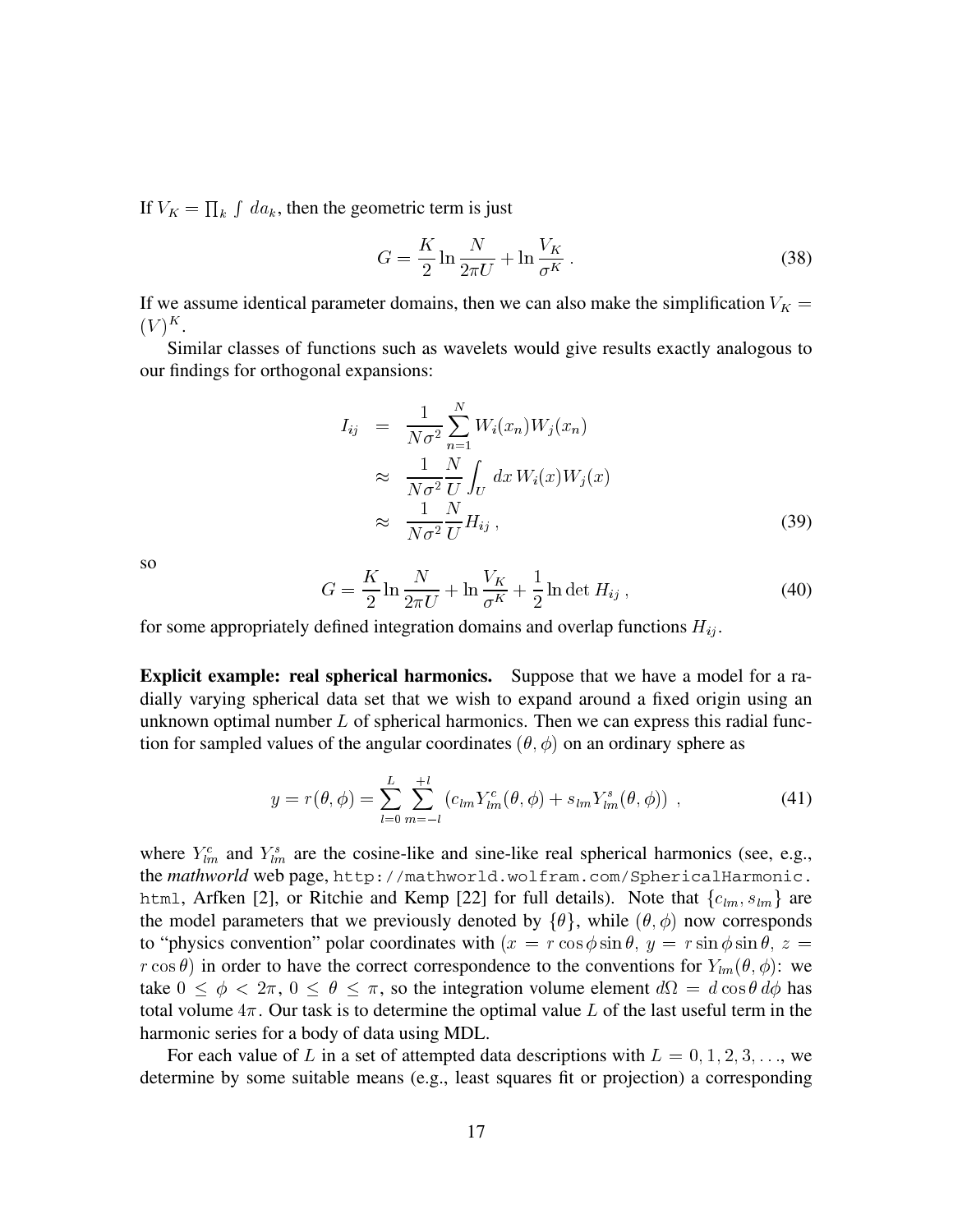set of optimal model parameters  $\{\hat{c}_{lm}, \hat{s}_{lm}\}$  from the data. The goodness-of-fit term in the MDL expression with normal statistics becomes

$$
F = -\sum_{n=1}^{N} \ln f \left( r(\theta_n, \phi_n) | \{\hat{c}_{lm}, \hat{s}_{lm}\} \right)
$$
  
=  $N \ln \sigma \sqrt{2\pi} + \frac{1}{2\sigma^2} \sum_{n=1}^{N} \left( r(\theta_n, \phi_n) - \sum_{lm} (\hat{c}_{lm} Y_{lm}^c(\theta_n, \phi_n) + \hat{s}_{lm} Y_{lm}^s(\theta_n, \phi_n)) \right)^2$ (42)

and the geometric complexity term is

$$
G = \frac{K}{2} \ln \frac{N}{2\pi} + \ln \int d\{c_{lm}\} \int d\{s_{lm}\} \sqrt{\det I(\{c_{lm}, s_{lm}\})} \,. \tag{43}
$$

We remark that for even functions, only the  $c_{lm}$  survive, and so  $K = (L + 1)^2$ ; for odd functions, the  $l = 0$  term is absent, and so technically  $K = (L + 1)^2 - 1$ ; for mixed functions, we would therefore expect  $K = 2(L + 1)^2 - 1$  parameters. We will leave K unspecified to allow appropriate adjustments for particular data sets.

Expanding the Fisher Information matrix, we can explicitly write the terms as

$$
\det I_{lm,l'm'}(\lbrace c_{lm}, s_{lm} \rbrace) = \n\det \frac{1}{N\sigma^2} \left| \sum_{n=1}^{N} Y_{lm}^c(\theta_n, \phi_n) Y_{l'm'}^c(\theta_n, \phi_n) \right| \sum_{n=1}^{N} Y_{lm}^c(\theta_n, \phi_n) Y_{l'm'}^s(\theta_n, \phi_n) \n= \left( \frac{1}{N\sigma^2} \right)^K \det \sum_{n=1}^{N} \left| \frac{Y_{n}^{c} Y_{n}^c}{Y_{n}^{s} Y_{n}^c} \right| Y_{n}^{c} Y_{n}^{s} \left| \right. \n\tag{44}
$$

Thus we can write the geometric contribution as

$$
G = \frac{K}{2} \ln \frac{N}{2\pi} - \frac{K}{2} \ln N \sigma^2 + \ln \int d\{c_{lm}\} \int d\{s_{lm}\} + \frac{1}{2} \ln \det \sum_{n=1}^{N} \left| \frac{Y_n^c Y_n^c}{Y_n^s Y_n^c} \frac{Y_n^c Y_n^s}{Y_n^s Y_n^s} \right|.
$$

If we denote the parameter integrals as, e.g.,  $\int dc_{lm} = C_{lm}$ , we can finally write

$$
G = -K \ln \sigma \sqrt{2\pi} + \sum_{lm} \ln C_{lm} + \sum_{lm} \ln S_{lm} + \frac{1}{2} \ln \det \sum_{n=1}^{N} \left| \frac{Y_n^c Y_n^c}{Y_n^s Y_n^c} \frac{Y_n^c Y_n^s}{Y_n^s Y_n^s} \right| . (45)
$$

If, as noted above, the sampled values should provide an approximation to the orthogonality relation integral

$$
\int d\Omega\, Y^c_{lm}Y^c_{l'm'}=\left|\textrm{identity matrix}\right|_{lm,l'm'}\,,
$$

then with  $\Delta \Omega \approx 4\pi/N$ , we can obtain the approximate result

z za zapisani konzulstva na obispo na stanovni konzulstva na obispo na obispo na stali stanovni konzulstva na

$$
G = -K \ln \sigma \sqrt{2\pi} + \sum_{lm} \ln C_{lm} + \sum_{lm} \ln S_{lm} + \frac{1}{2} \ln \left(\frac{N}{4\pi}\right)^{k}
$$
  
=  $-K \ln \sigma \sqrt{2\pi} + \sum_{lm} \ln C_{lm} + \sum_{lm} \ln S_{lm} + \frac{K}{2} \ln \frac{N}{4\pi}$ . (46)

 $\mathbf{r}$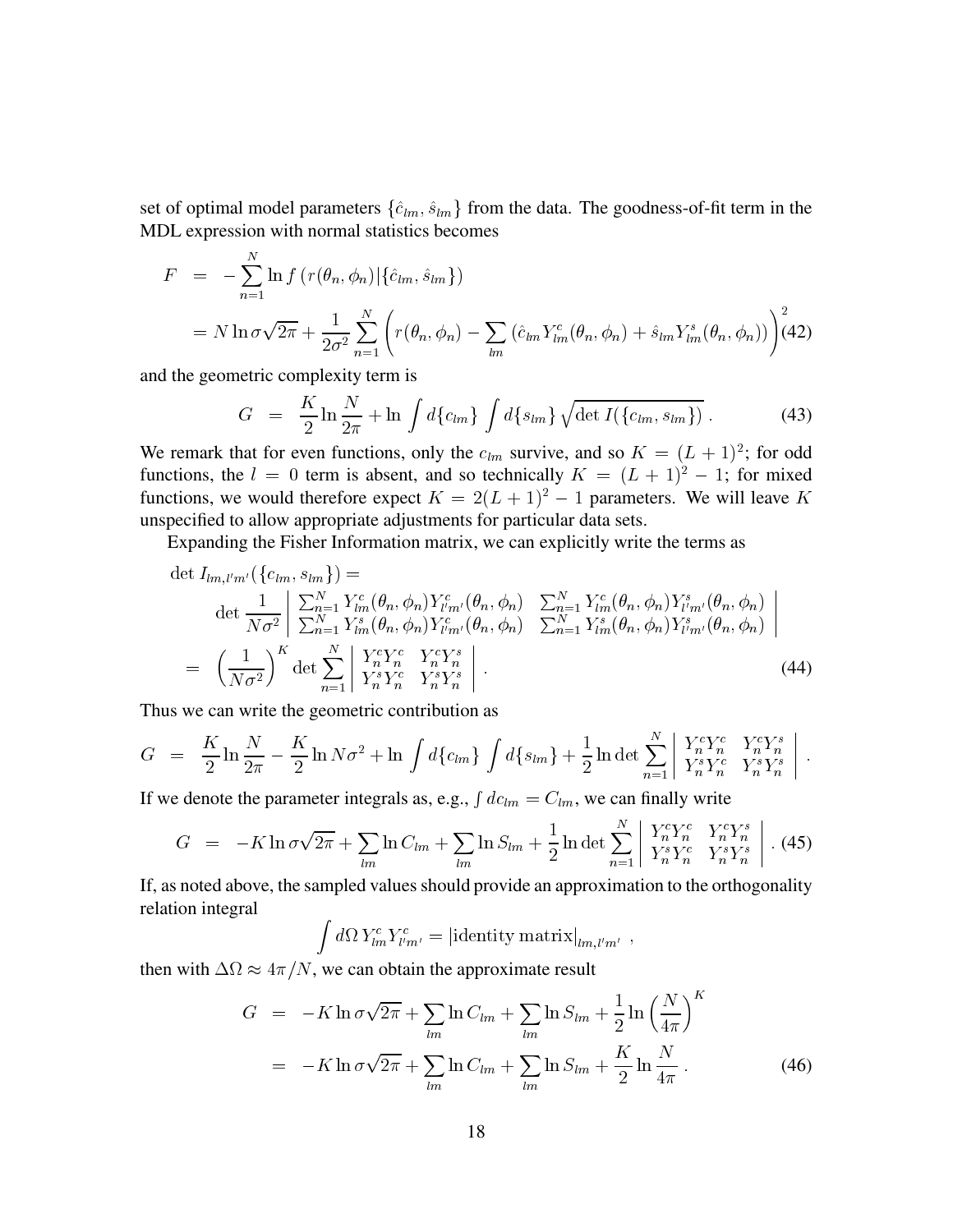**Observations.** We can see that it is almost trivial to *test* to see whether or not leastsquares fitting should be performed rather than numerical projection for orthogonal polynomials: for projection to be a valid approximation, the numerical sum over the independent variables must give a (user-definable) sufficient approximation to the orthogonality relation for the bare basis functions, independent of any measured data or model selection.

We note also that if *complex* functions such as the classical spherical harmonics are used instead of the real cosine-like and sine-like harmonic combinations, one finds experimentally that it is necessary to use complex conjugate pairs of  $Y_{lm}$ 's in the matrix  $I_{lm,l'm'}$ in order to get positive definite numerical results.

If *continuous* Fourier expansions are used as models, the determination of quantities such as the functional integrals over the coefficients required in the MDL procedure appears to be an open question for future research.

#### **5 Gaussian Models**

Our examples so far have all been linear in the coefficients, so that the derivatives in the Fisher matrix computation eliminate the parameter dependence, and nothing particularly interesting happens in the integration. In this section, we treat a new class, the Gaussian models, which are very important data models in their own right, and exhibit new and nontrivial behavior in their parameter derivatives. Unfortunately, it is also much more difficult to determine reliable least-squares fits; a single Gaussian's parameters can be determined by a polynomial least squares fit to the logarithm, but sums of Gaussians require more general methods such as Levenberg-Marquardt optimization (see, e.g., [4]).

We choose as our general model a sum of  $K/3$  Gaussians, with K parameters in total, of the following form:

$$
y = g(x, \theta) = \sum_{k=1}^{K/3} a_k \exp\left(-\frac{(x - b_k)^2}{2c_k^2}\right) \,. \tag{47}
$$

This can easily be generalized to use a  $D$ -dimensional independent variable x by extending  $b_k$  to a D-dimensional vector  $\mathbf{b}_k$ . This increases the number of parameters per Gaussian to  $2 + D$  instead of 3.

The calculation of the description length follows the usual procedure: assume that the Gaussian distribution itself has random errors described by a normal distribution with standard deviation  $\sigma$  and carry out a least-squares fit procedure to get the maximum-likelihood parameter estimates  $\{\hat{a}_k, b_k, \hat{c}_k\}$ . (We assume the total error model is given by a single  $\sigma$ , though we could choose different ones for different values of K if we wished.) The data-fitting term for N outcomes  $\{(x_n, y_n)\}\$ is

$$
F(K) = N \ln \sigma \sqrt{2\pi}
$$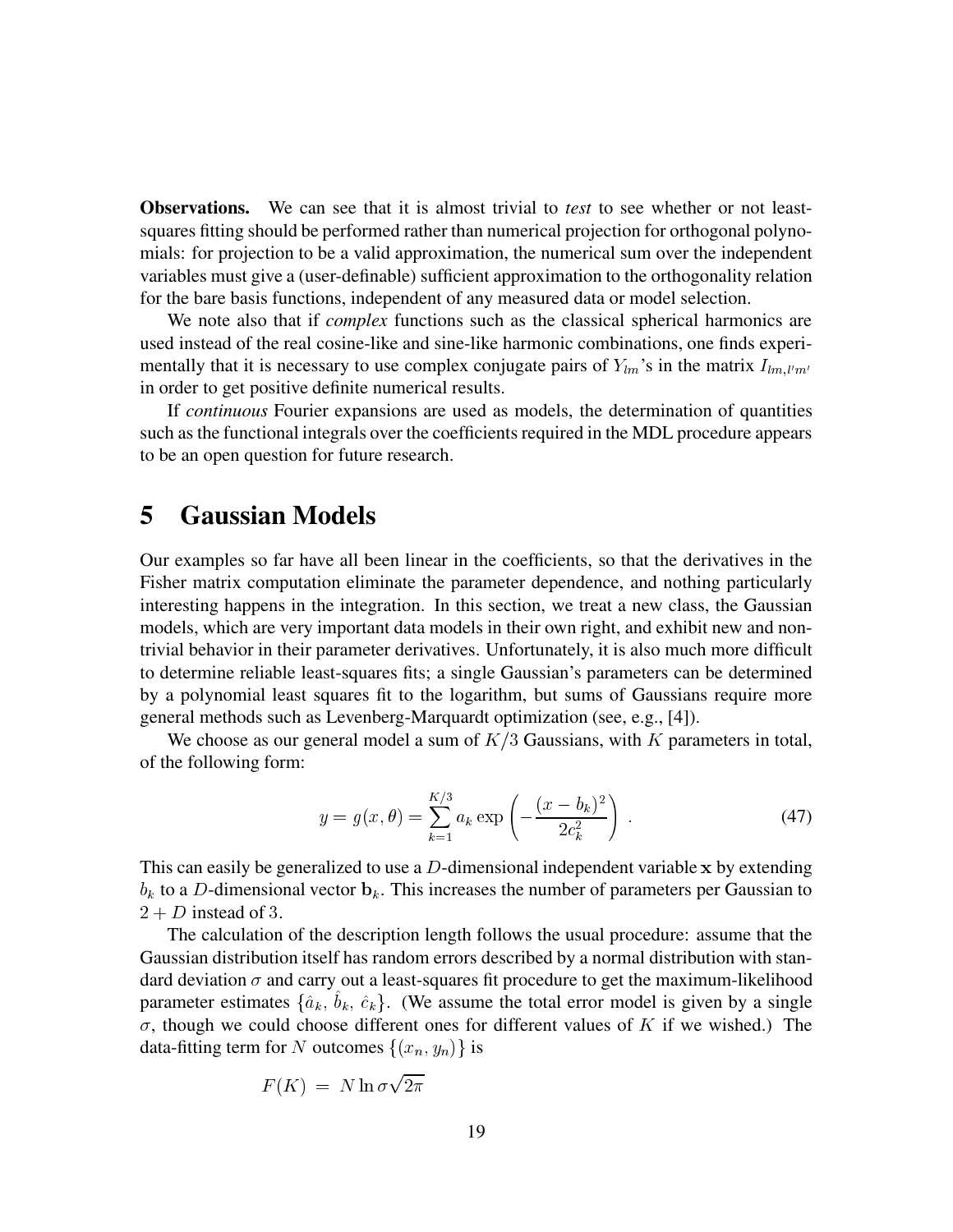$$
+\frac{1}{2\sigma^2}\sum_{n=1}^N\left(y_n-\sum_{k=1}^{K/3}\hat{a}_k\exp(-\frac{(x_n-\hat{b}_k)^2}{2\hat{c}_k^2}\right)^2.
$$
 (48)

The  $K \times K$  geometric term matrix is

$$
I_{ij} = \frac{1}{N\sigma^2} \sum_{n=1}^{N} \begin{vmatrix} A_1(x_n) \\ B_1(x_n) \\ C_1(x_n) \otimes A_1(x_n) B_1(x_n) C_1(x_n) \dots \\ \vdots \end{vmatrix}
$$
 (49)

where

$$
A_k(x) = \frac{\partial g}{\partial a_k} = e^{\frac{-(x-b_k)^2}{2c_k^2}}
$$
  
\n
$$
B_k(x) = \frac{\partial g}{\partial b_k} = \frac{a_k (x-b_k)}{c_k^2} e^{\frac{-(x-b_k)^2}{2c_k^2}}
$$
  
\n
$$
C_k(x) = \frac{\partial g}{\partial c_k} = \frac{a_k (x-b_k)^2}{c_k^3} e^{\frac{-(x-b_k)^2}{2c_k^2}}.
$$

We denote the allowed integration domains by  $a_{\min} \le a \le a_{\max}$ ,  $b_{\min} \le b \le b_{\max}$ ,  $c_{\min} \le c \le c_{\max}$ , and note that, for each triple of parameters, there is an overall factor of  $a^4/c^{10}$  in the determinant of  $I_{ij}$ ; thus the argument of the logarithm in  $G(K)$  is an integral of the form

v

$$
V(K) = \int d^{K/3} \mathbf{a} \int d^{K/3} \mathbf{b} \int d^{K/3} \mathbf{c} \sqrt{\prod_{k=1}^{K/3} a_k^4 / c_k^{10}} \det |\text{sum of exponentials}|
$$
  
= 
$$
\prod_{k=1}^{K/3} \int da_k a_k^2 \int db_k \int dc_k c_k^{-5} \sqrt{\det |\text{sum of exponentials}|}.
$$

#### **6 Models with the Same Number of Parameters**

For completeness, we summarize here the comparison of the Fechner and Stevens models presented by Pitt, Myung, and Zhang [14]; these models each have only two parameters, and the problem of whether one or the other is a better description of a given body of psychophysics data had long been an unanswerable question. We shall see that, while standard analysis overwhelmingly favors one model over the other, no matter what the source of the data, MDL can clearly distinguish them.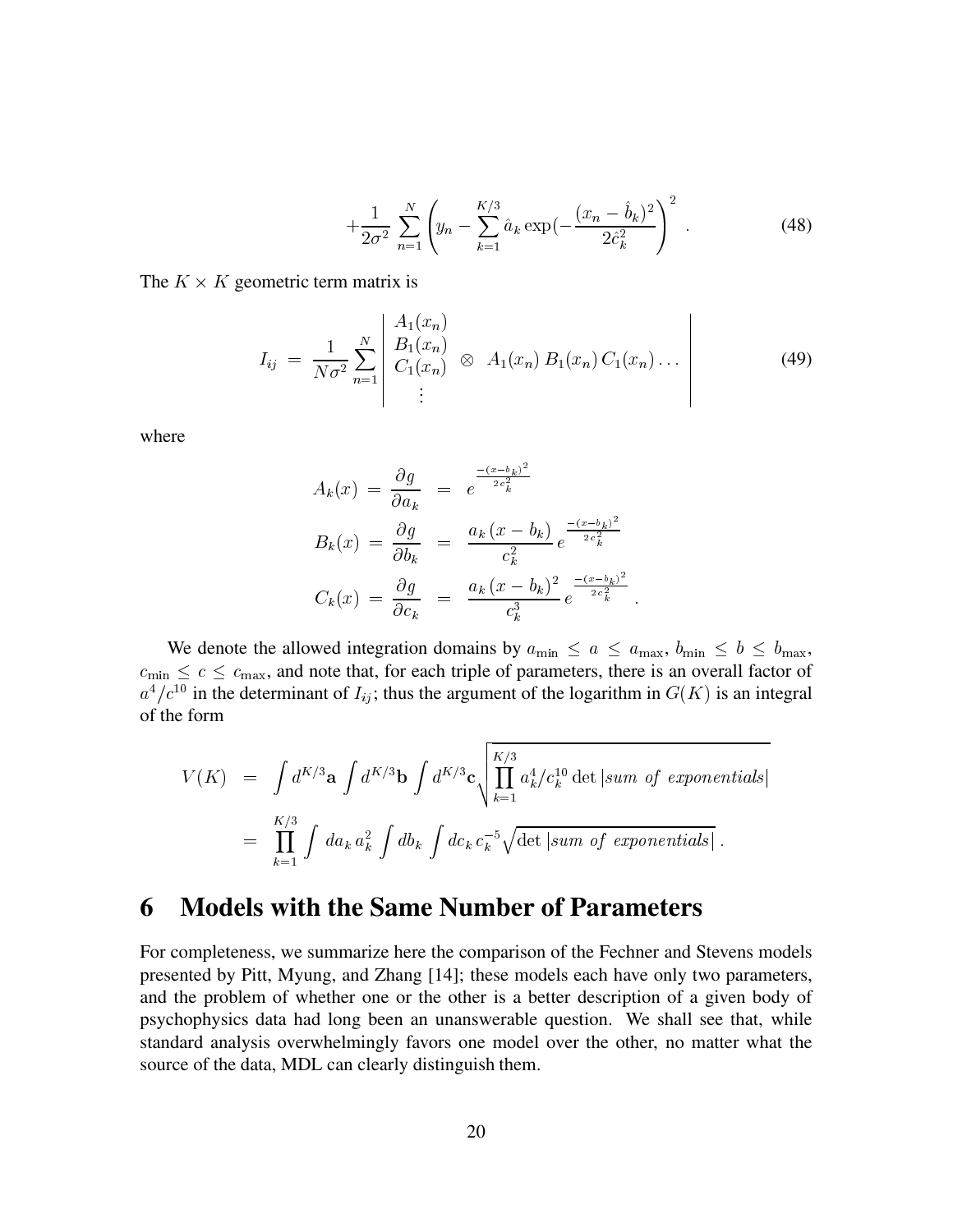**Goodness of Fit for the Fechner and Stevens Models.** The Fechner model,

$$
y = a \ln(x + b) ,
$$

and the Stevens model,

$$
y = ax^b
$$

both have two parameters and can in principle describe the same data. Assuming corresponding probability distributions

$$
f^{F}(y|a, b) = \frac{1}{\sigma\sqrt{2\pi}} \exp{-\frac{1}{2\sigma^{2}}(y - a\ln(x + b))^{2}}
$$

$$
f^{S}(y|a, b) = \frac{1}{\sigma\sqrt{2\pi}} \exp{-\frac{1}{2\sigma^{2}}(y - ax^{b})^{2}},
$$

the goodness of fit term for a body of data with maximum-likelihood parameters  $(\hat{a}, b)$  is

$$
F_{\text{Fechner GOF}} = -\ln f(\lbrace y_n \rbrace | \hat{a}, \hat{b})
$$
  
=  $N \ln \sigma \sqrt{2\pi} + \frac{1}{2\sigma^2} \sum_{n=1}^{N} (y_n - \hat{a} \ln(x_n + \hat{b}))^2$   
=  $N \ln \sigma \sqrt{2\pi} + \frac{N}{2\sigma^2}$  (variance) (50)

for the Fechner model, with an obvious analogous expression for the Stevens model.

**Geometric Terms.** The geometric term is easily seen to take the general form

$$
L_{ij}(a,b,\,{\bf x})\;\;=\;\;\frac{1}{\sigma^2}\left|\begin{array}{cc} (\frac{\partial}{\partial a}g(a,b,\,{\bf x}))^2 & \frac{\partial}{\partial a}g(a,b,\,{\bf x})\cdot\frac{\partial}{\partial b}g(a,b,\,{\bf x})\\ \frac{\partial}{\partial a}g(a,b,\,{\bf x})\cdot\frac{\partial}{\partial b}g(a,b,\,{\bf x}) & (\frac{\partial}{\partial b}g(a,b,\,{\bf x}))^2 \end{array}\right|\;.
$$

For the Fechner model, with  $E(y_n) = a \ln(b + x_n)$ , the relevant matrix term becomes

$$
L_{ij}^{\text{Fechner}}(a, b, x_n) = \frac{1}{\sigma^2} \begin{vmatrix} (\ln(b + x_n))^2 & a \frac{\ln(b + x_n)}{b + x_n} \\ a \frac{\ln(b + x_n)}{b + x_n} & \frac{a^2}{(b + x_n)^2} \end{vmatrix},
$$
 (51)

while for the Stevens model, with  $E(y_n) = a x_n^b$ , the matrix is

$$
L_{ij}^{\text{Stevens}}(a, b, x_n) = \frac{1}{\sigma^2} \begin{vmatrix} x_n^{2b} & a x_n^{2b} \ln x_n \\ a x_n^{2b} \ln x_n & a^2 x_n^{2b} (\ln x_n)^2 \end{vmatrix} . \tag{52}
$$

For sample sizes two or greater, we average over the values of  $x_n$  to find the corresponding  $2 \times 2$  matrix

$$
I_{ij}(a,b) = \frac{1}{N} \sum_{n=1}^{N} L_{ij}(a,b,x_n).
$$
 (53)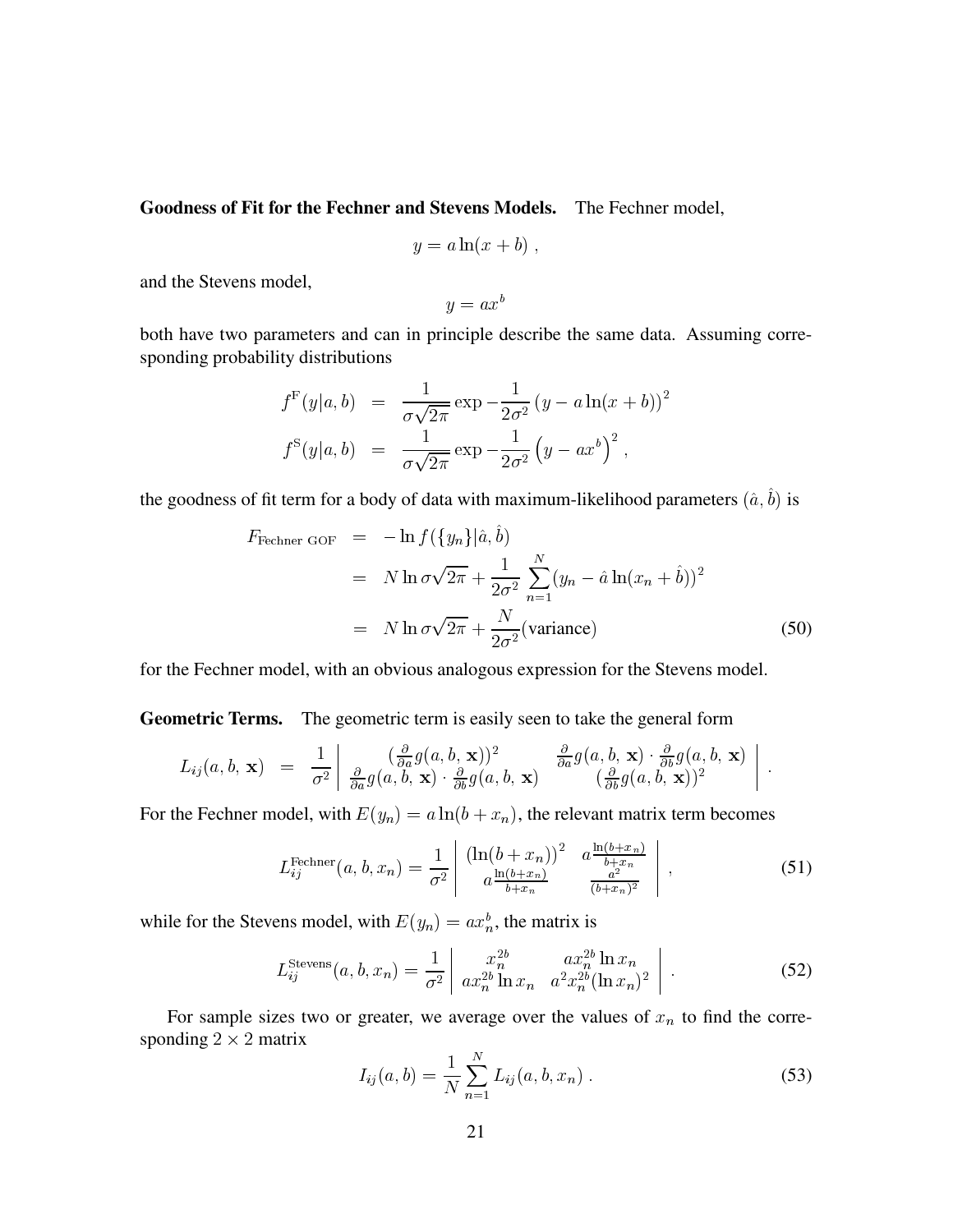The geometric term for each model is determined from the integral over the  $K = 2$  dimensional parameter space in the expression

$$
G = \ln \frac{N}{2\pi} + \ln \int da \int db \sqrt{\det I(a, b)}.
$$
 (54)

Thus we find for the Fechner model,  $y = a \ln(x + b)$ ,

$$
G_{\text{Fechner}} = -\ln 2\pi \sigma^2 + \ln \int a \, da \int F(b) \, db
$$
\n
$$
F^2(b) = \left(\sum_{n=1}^N (\ln(x_n + b))^2\right) \left(\sum_{n=1}^N (x_n + b)^{-2}\right) - \left(\sum_{n=1}^N \frac{\ln(x_n + b)}{(x_n + b)}\right)^2, \quad (55)
$$

and for the Stevens model,  $y = ax^b$ ,

$$
G_{\text{Stevens}} = -\ln 2\pi \sigma^2 + \ln \int a \, da \int S(b) \, db
$$
  

$$
S^2(b) = \left(\sum_{n=1}^N (x_n)^{2b}\right) \left(\sum_{n=1}^N (x_n)^{2b} (\ln x_n)^2\right) - \left(\sum_{n=1}^N (x_n)^{2b} \ln x_n\right)^2.
$$
 (56)

**Comparison and Analysis.** The comparison of these two two-parameter models can now be seen to reduce to the comparison of the two integrals over  $b$ : we may assume that, if the model choice is ambiguous, the two variance terms are comparable, and that the overall contribution of the scaling coefficient  $a$  is also the same. Hence the difference is

$$
\Delta_{(\text{Stevens} - \text{Fechner})} = \ln \int S(b) \, db - \ln \int F(b) \, db \,. \tag{57}
$$

Pitt et al. [14] observe that the integral over b from  $(0 \rightarrow \infty)$  diverges for  $S(b)$ , requiring an ad hoc choice of finite integration domain, while the integral converges for  $F(b)$ , so no such choice is necessary. With a reasonable choice of integration domain ( $0 \le b \le 3$ , to be precise), and random samples drawn from the Stevens and Fechner distributions, respectively, the full MDL cost equation clearly prefers the model that created the distribution, while the Stevens model is overwhelmingly chosen over Fechner in all cases if only the goodness-of-fit is taken into account.

## **7 Remarks and Future Work**

The Minimum Description Length criterion for model selection has the remarkable property that it can be formulated in a way, e.g., using the Fisher information matrix as a metric, that does not depend in any essential way on reparameterizations of the models; unlike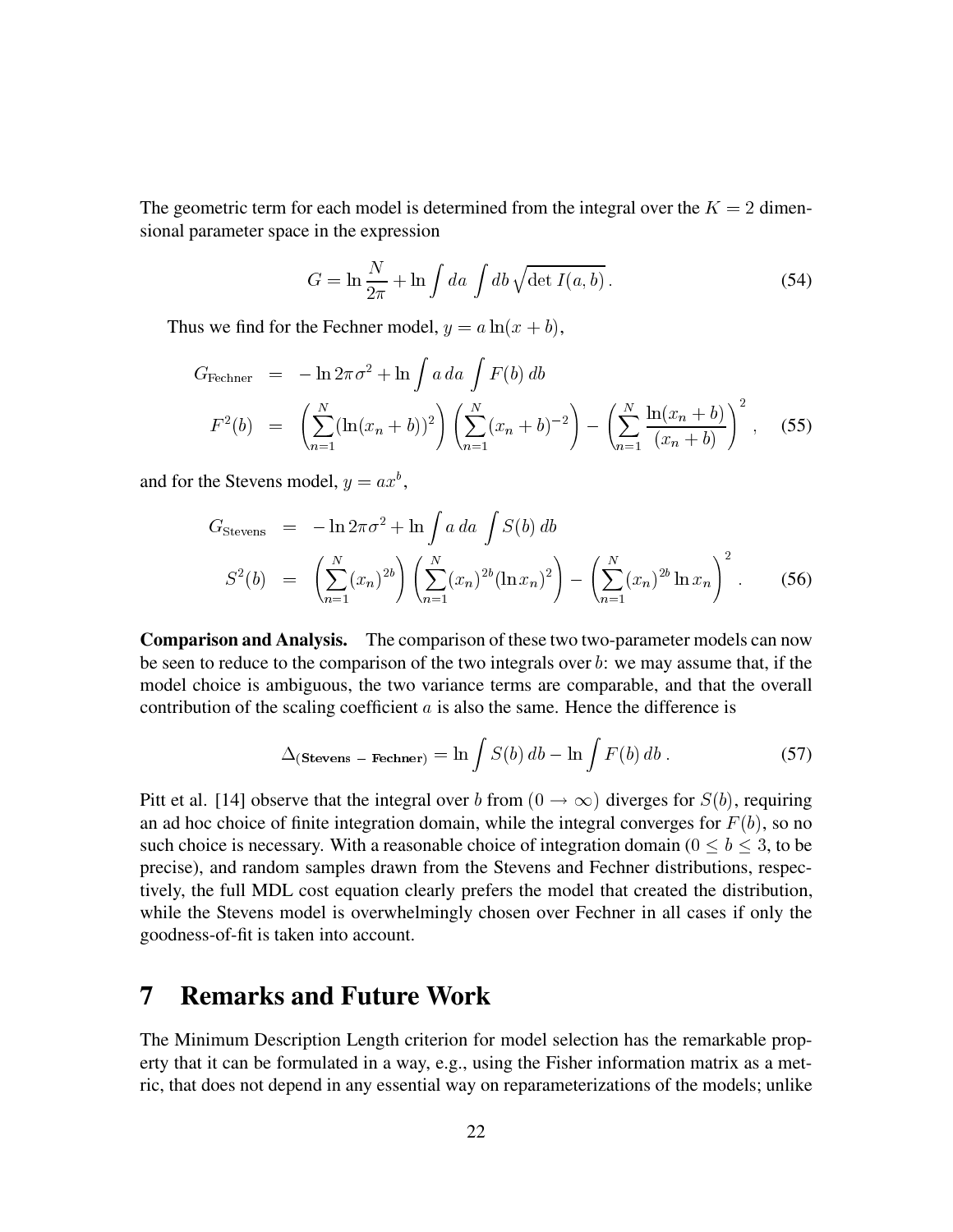many standard methods, the MDL procedures presented here are not deceived by disguises, and so confusions that can arise from subtle transformations are avoided. Furthermore, it is often possible to distinguish *a priori* among competing models to select the model that was most likely to have produced the original distribution, even when a much lower maximumlikelihood fitting error results from overfitting with a more complex model.

However, there are a number of overall problems to be addressed in practical applications of the method. Among these, we note particularly the following:

- **Parameter Ranges.** As we have seen in many examples such as the Stevens model, the parameter values must often be restricted to obtain finite integrals for the geometric term. This technically invalidates the reparameterization invariance. This problem is well-known and various attempts have been made to address it: Rissanen [18], for example, discusses the issue and suggests possible correction terms; other solutions (Myung, private communication) might be to approximate the integral over the determinant using the value of the determinant at the maximum-likelihood point (though this again invalidates reparameterization invariance), or to seek alternative metrics to replace the Fisher information matrix, optimally selected according to some metacriteria that are consistent with the rest of the MDL procedure. An elegant solution for regression problems has been found by Liang and Barron (this volume); see also Lanterman's contribution (this volume).
- **Sample Sizes.** The MDL formalism that is the basis for the equations we have used is the result of a very sophisticated mathematical analysis, and is valid only for asymptotically large sample sizes. The accuracy of the basic formulas is therefore suspect for the frequently-occurring case of small samples. Correction terms are known, but just how to handle small data samples has not been completely understood.
- **Model Complexity Computation.** The mathematical foundation of the geometric complexity terms we have used is deeply rooted in the mathematics of functional forms, functional integrals, and functional measures (see, e.g., Balasubramanian [3]); while these methods are used extensively in relativistic quantum field theory for simple subclasses of integrands, the general analysis is very poorly understood and lies at the limits of current mathematical methods. There are very likely many details, such as the treatment of unusual probability distributions and error distributions, that remain to be properly analyzed.

#### **Acknowledgments**

We are indebted to In Jae Myung, Yvan Leclerc, and Pascal Fua for helpful comments. A.J.H. is particularly grateful to Pascal Fua for his kind hospitality at EPFL while this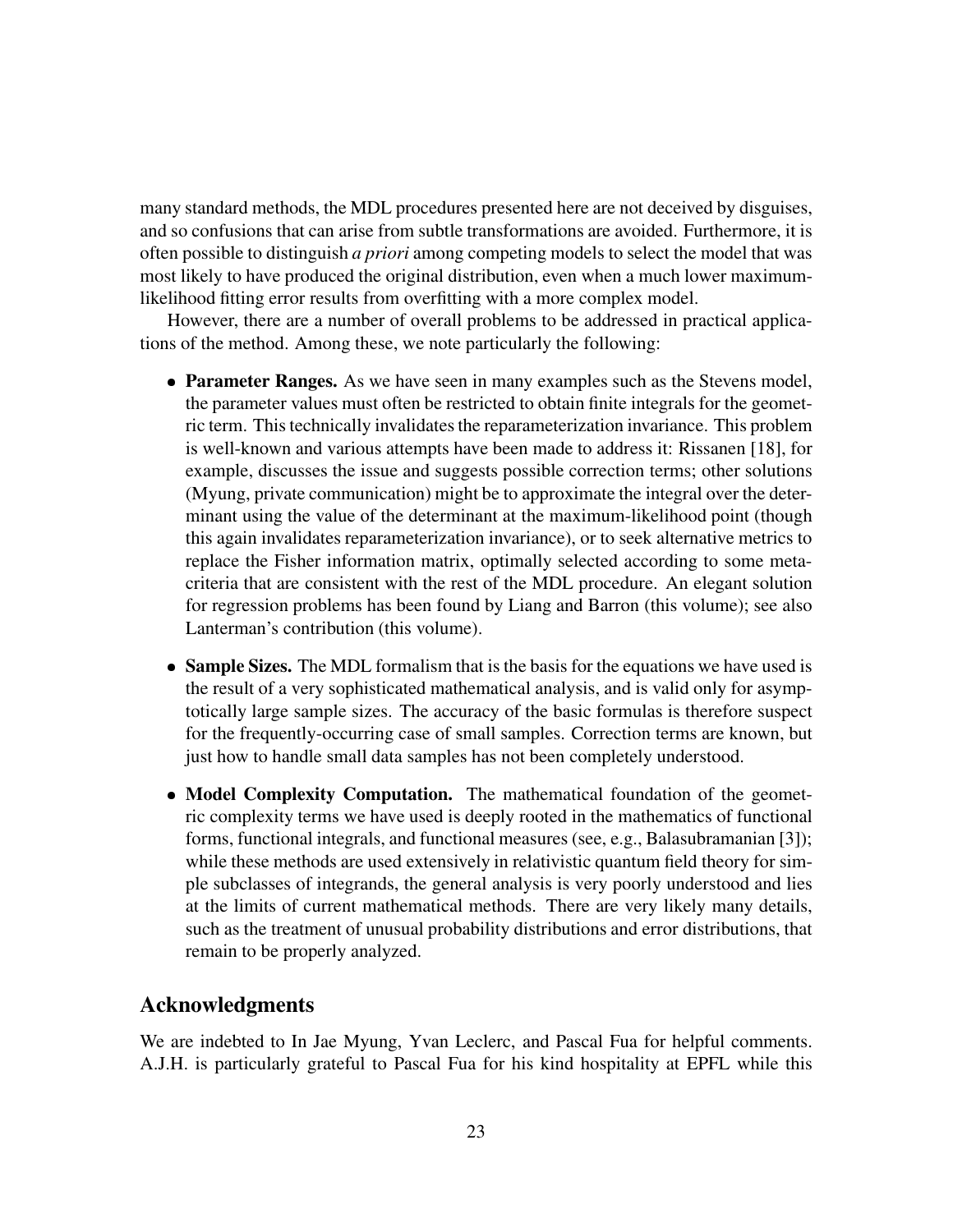work was being completed, and C.W.F. thanks P.A. Heng and T.T. Wong for their corresponding hospitality at CUHK. As this manuscript was being prepared, we learned with great sadness that Yvan Leclerc, an old friend as well as one of the pioneers of practical MDL applications, had passed away; he will be missed.

#### **References**

- [1] AGGRAWAL, R., GEHRKE, J., GUNOPULOS, D., AND RAGHAVAN, P. Automatic subspace clustering of high dimensional data for data mining applications. In *Proc. ACM SIGMOD Int. Conf. on Managment of Data* (1998), pp. 94–105.
- [2] ARFKEN, G. *Mathematical Methods for Physicists*, 3rd ed. Academic Press, Orlando, FL, 1985. Sections 12.6 and 12.9: Spherical Harmonics and Integrals of the Products of Three Spherical Harmonics.
- [3] BALASUBRAMANIAN, V. Statistical inference, occam's razor, and statistical mechanics on the space of probability distributions. *Neural Computation 9* (1997), 349–368.
- [4] BATES, D. M., AND WATTS, D. G. *Nonlinear Regression and Its Applications*. Wiley, New York, 1988.
- [5] FUA, P., AND HANSON, A. An optimization framework for feature extraction. *Machine Vision and Applications 4* (1991), 59–87.
- [6] HANSEN, M. H., AND YU, B. Model selection and the principle of minimum description length. *Journal of the American Statistical Association 96*, 454 (2001), 746–774.
- [7] LECLERC, Y. Constructing simple stable description for image partitioning. *International Journal of Computer Vision 3* (1989), 73–102.
- [8] LECLERC, Y., LUONG, Q., AND FUA, P. Self-consistency and MDL: a paradigm for evaluating point correspondences and detecting change, 2003.
- [9] MEHTA, M., RISSANEN, J., AND AGRAWAL, R. MDL-based decision tree pruning. In *Int'l Conf. on Knowledge Discovery in Databases and Data Mining (KDD-95)* (August 1995), pp. 216–221. Montreal, Canada.
- [10] MYUNG, I. The importance of complexity in model selection. *Journal of Mathematical Psychology 44*, 1 (2000), 190–204.